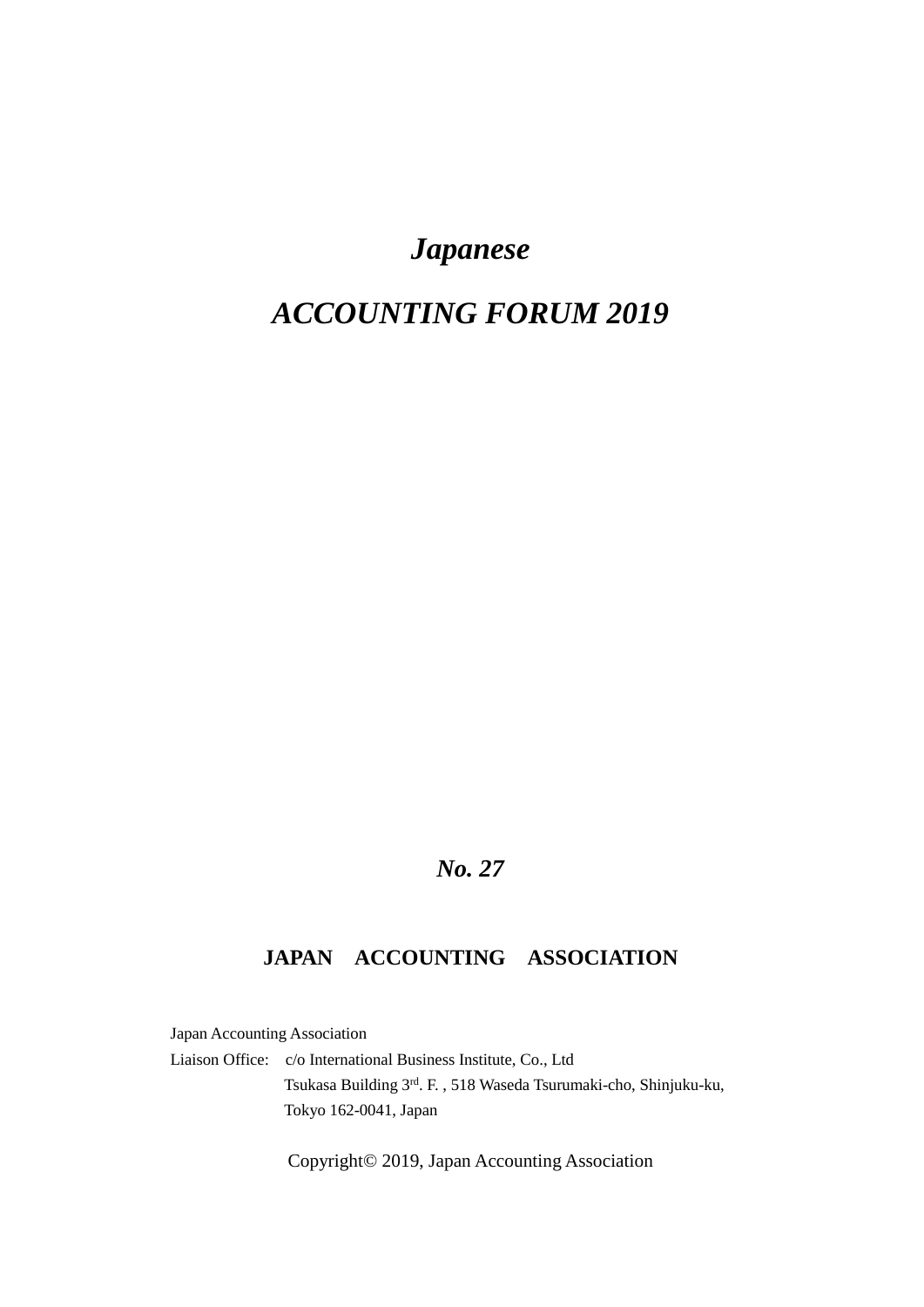## *Japanese ACCOUNTING FORUM 2019* JAPAN ACCOUNTING ASSOCIATION

#### **Preface**

*Japanese ACCOUNTING FORUM* of Japan Accounting Association (JAA) is published annually to publicize academic activities of JAA in English. The first issue of *Japanese ACCOUNTING FORUM* was published in 1993. This edition for 2019 is the 27th issue of *Japanese ACCOUNTING FORUM*.

This issue contains the summary of presentations at the 77th Annual Conference of JAA which was held at PACIFICO Yokohama & Yokohama Campus in Kanagawa University on September 4-6, 2018. It also includes the reports of regional activities of JAA during the 2018 academic year.

I sincerely hope that *Japanese ACCOUNTING FORUM* serves the readers to better understand the activities of JAA.

#### **Akihiro Noguchi**

Chairman of the International Committee and Managing Editor of *Japanese ACCOUNTING FORUM*, Japan Accounting Association

Contact: Professor Akihiro Noguchi Graduate School of Economics Nagoya University Furo-cho, Chikusa-ku, Nagoya 464-8601, JAPAN noguchi@soec.nagoya-u.ac.jp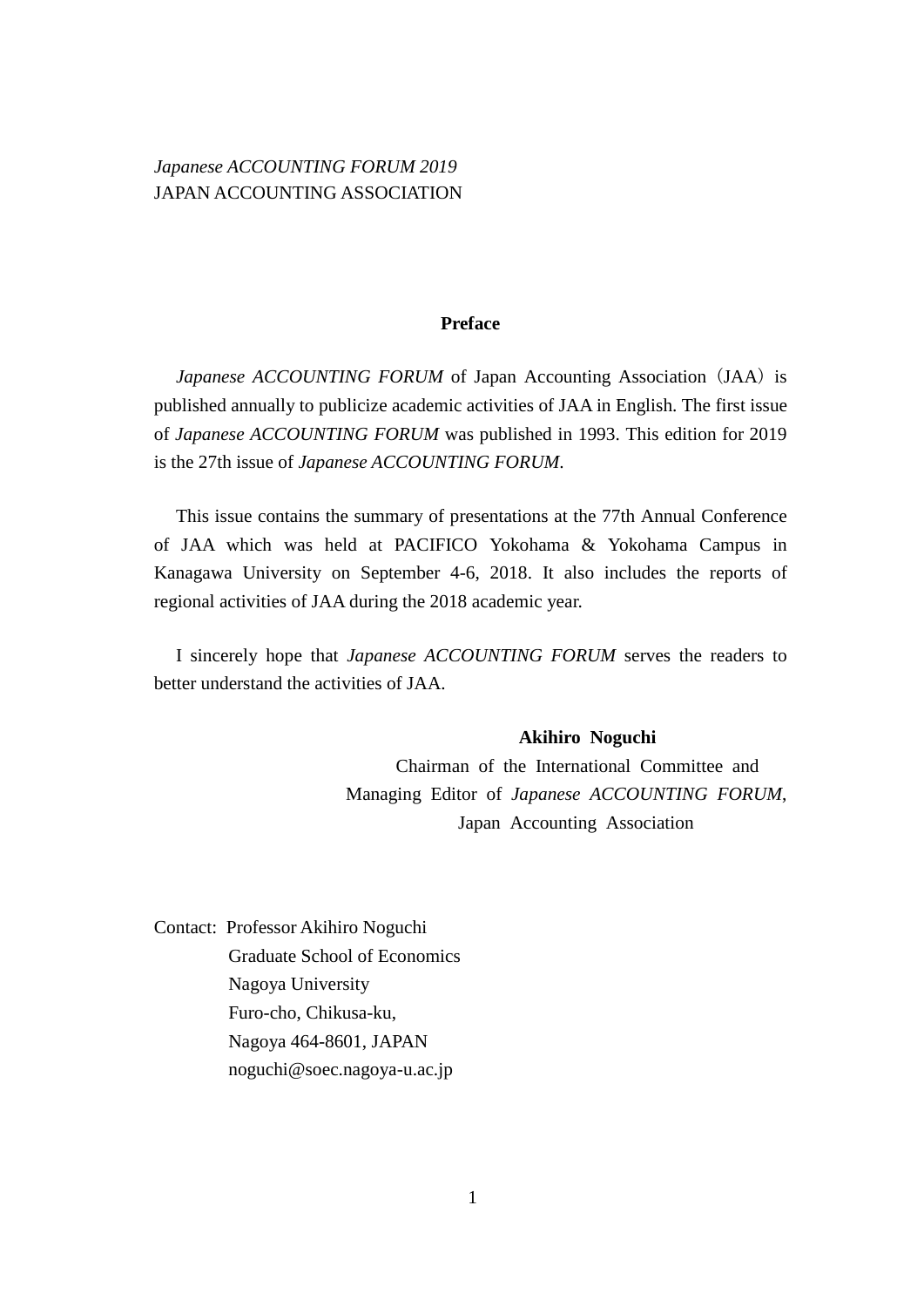JAPAN ACCOUNTING ASSOCIATION Board of Directors (2019)

#### President:

**Yoshihiro Tokuga**, Kyoto University

Directors:

 **Hisakatsu Sakurai,** Kobe University (Professor Emeritus) **Hidetsugu Umehara,** Meiji University **Keiichi Oishi,** Kyushu University **Masashi Okumura,** Waseda University **Takashi Obinata,** The University of Tokyo **Akitomo Kajiura,** Kwansei Gakuin University **Nobuhiko Sato,** Kumamoto Gakuen University **Kazumi Suzuki,** Kobe University **Yusuke Nakajo,** Yokohama City University **Makoto Nakano,** Hitotsubashi University **Akihiro Noguchi,** Nagoya University **Takatoshi Hayashi,** Kwansei Gakuin University **Fumiko Hiki,** Hitotsubashi University **Ichiro Mizuno,** Kansai University **Hiroshi Yoshimi,** Hokkaido University **Masaki Yoneyama,** The University of Tokyo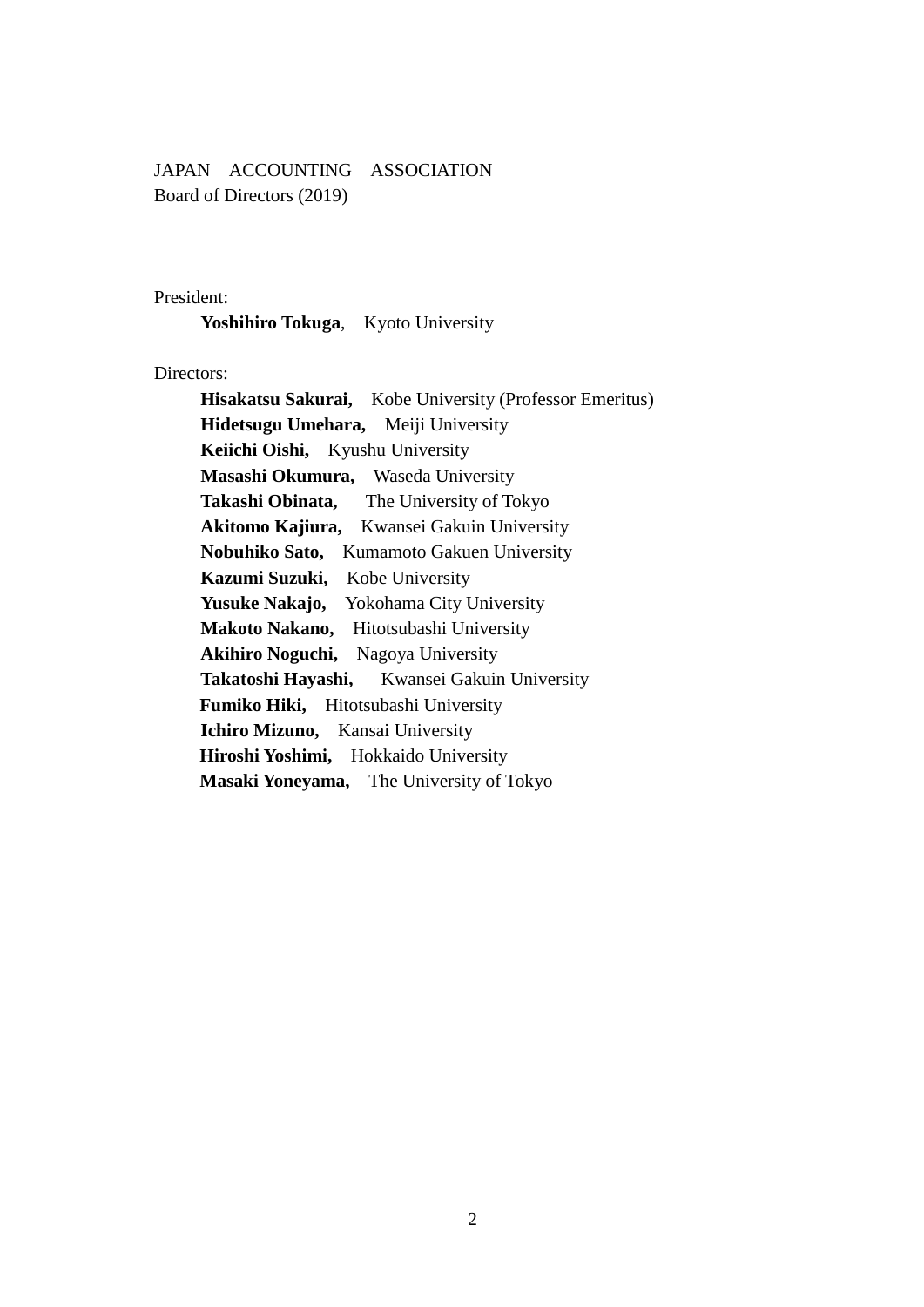## *Japanese ACCOUNTING FORUM 2019*

International Committee and 2019-2021 Editorial Board

Managing Editor: **Akihiro Noguchi,** Nagoya University

Deputy Managing Editor:

**Makoto Nakano,** Hitotsubashi University

#### Editors:

**Takashi Asano,** Tokyo Metropolitan University **Tomoki Oshika,** Waseda University **Akira Omori,** Yokohama National University **Ikuko Sasaki,** Tohoku Gakuin University **Akinobu Shuto,** The University of Tokyo **Tomomi Takada,** Kobe University **Yutaro Murakami,** Keio University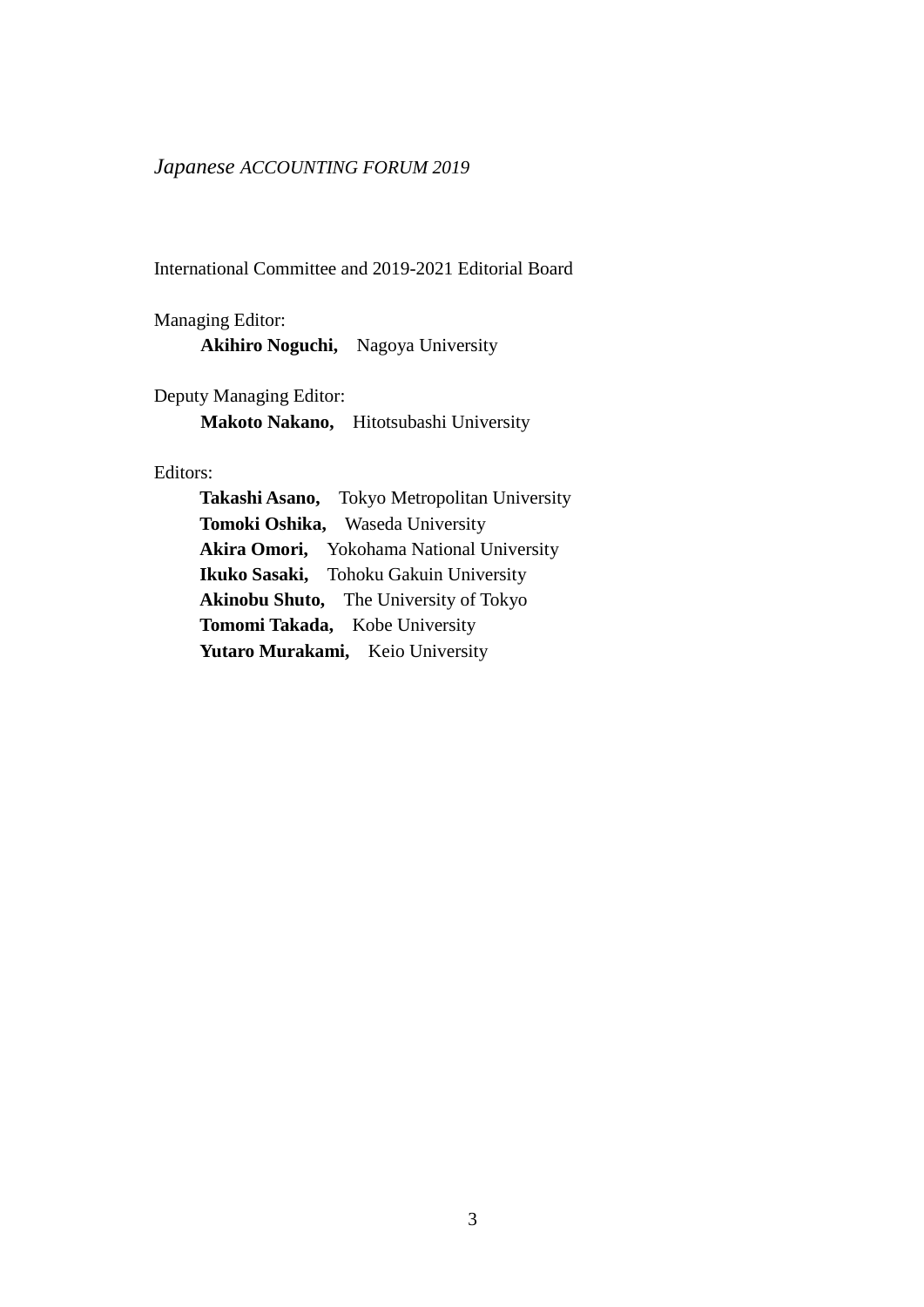#### **Past Editors of the** *Japanese ACCOUNTING FORUM* **:**

#### $1993 - 1997$

**Seigo Nakajima**, Managing Editor, Ferris University Yukio Fujita, Deputy Managing Editor, Aichi Gakuin University Youichi Hara, Ritsumeikan University Kazuo Hiramatsu, Kwansei Gakuin University Toshiro Hiromoto, Hitotsubashi University Yoshiaki Jinnai, Tokyo Keizai University Yoshihide Toba, Senshu University

#### 1998-2000

**Nobuo Kamata**, Managing Editor, Chubu University Kazuo Hiramatsu, Deputy Managing Editor, Kwansei Gakuin University Tokugoro Murayama, Deputy Managing Editor, CPA Shinji Hatta, Surugadai University Akihiro Noguchi, Nagoya University Yasuhito Ozawa, Senshu University Shigeto Sasaki, Senshu University Kazumasa Takemori, Chubu University

#### $2001 - 2003$

**Nobuo Kamata**, Managing Editor, Chubu University Kazuo Hiramatsu, Deputy Managing Editor, Kwansei Gakuin University Shinji Hatta, Surugadai University Norio Igarashi, CPA Noriyuki Konishi, Senshu University Akihiro Noguchi, Nagoya University Michimasa Satoh, Nagoya University Kazumasa Takemori, Chubu University

#### $2004 - 2006$

**Michiharu Sakurai**, Managing Editor, Senshu University Kazuo Hiramatsu, Deputy Managing Editor, Kwansei Gakuin University Yukio Sakaguchi, Senshu University Hironao Iwata, Tokyo International University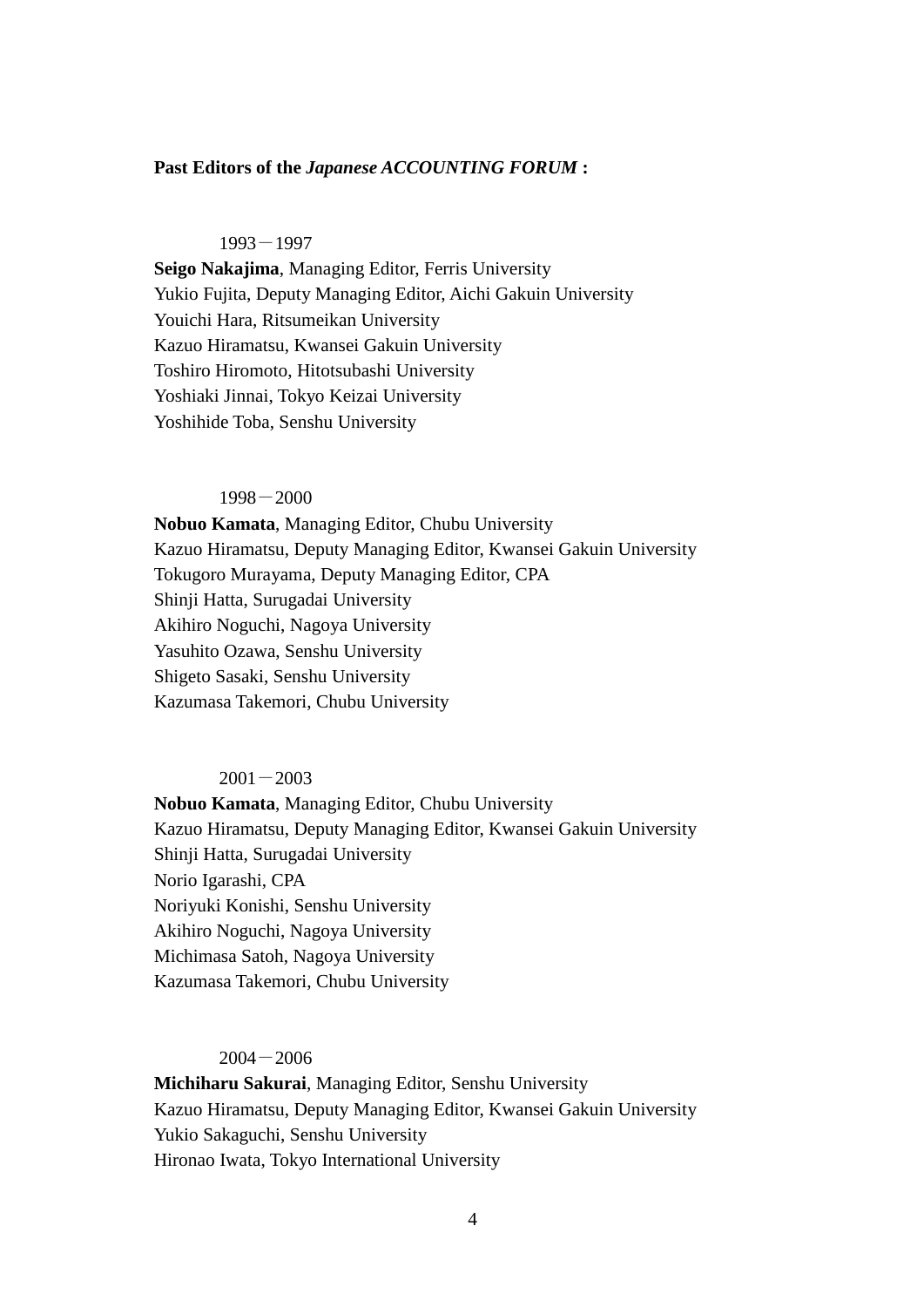#### **Past Editors of the** *Japanese ACCOUNTING FORUM* **:**

#### $2007 - 2009$

**Kazuo Hiramatsu**, Managing Editor, Kwansei Gakuin University Noriyuki Konishi, Deputy Managing Editor, Okayama University Akihiro Noguchi, Nagoya University Norio Sawabe, Kyoto University Takashi Yaekura, Hosei University Koji Kojima, Kwansei Gakuin University

#### $2010 - 2012$

**Yoshihiro Tokuga**, Managing Editor, Kyoto University Nobuhiko Sato, Deputy Managing Editor, Meiji University Koji Kojima, Kwansei Gakuin University Noriyuki Konishi, Aoyama Gakuin University Akihiro Noguchi, Nagoya University Norio Sawabe, Kyoto University

#### $2013 - 2015$

**Yoshihiro Tokuga**, Managing Editor, Kyoto University Nobuhiko Sato, Deputy Managing Editor, Kumamoto Gakuen University Noriyuki Konishi, Aoyama Gakuin University Chika Saka, Kwansei Gakuin University Satoshi Sugahara, Hiroshima Shudo University Tokuei Sugimoto, Kwansei Gakuin University Tomomi Shiosaki, Kyushu University Noriyuki Tsunogaya, Nagoya University Makoto Nakano, Hitotsubashi University Akihiro Noguchi, Nagoya University Yutaro Murakami, Keio University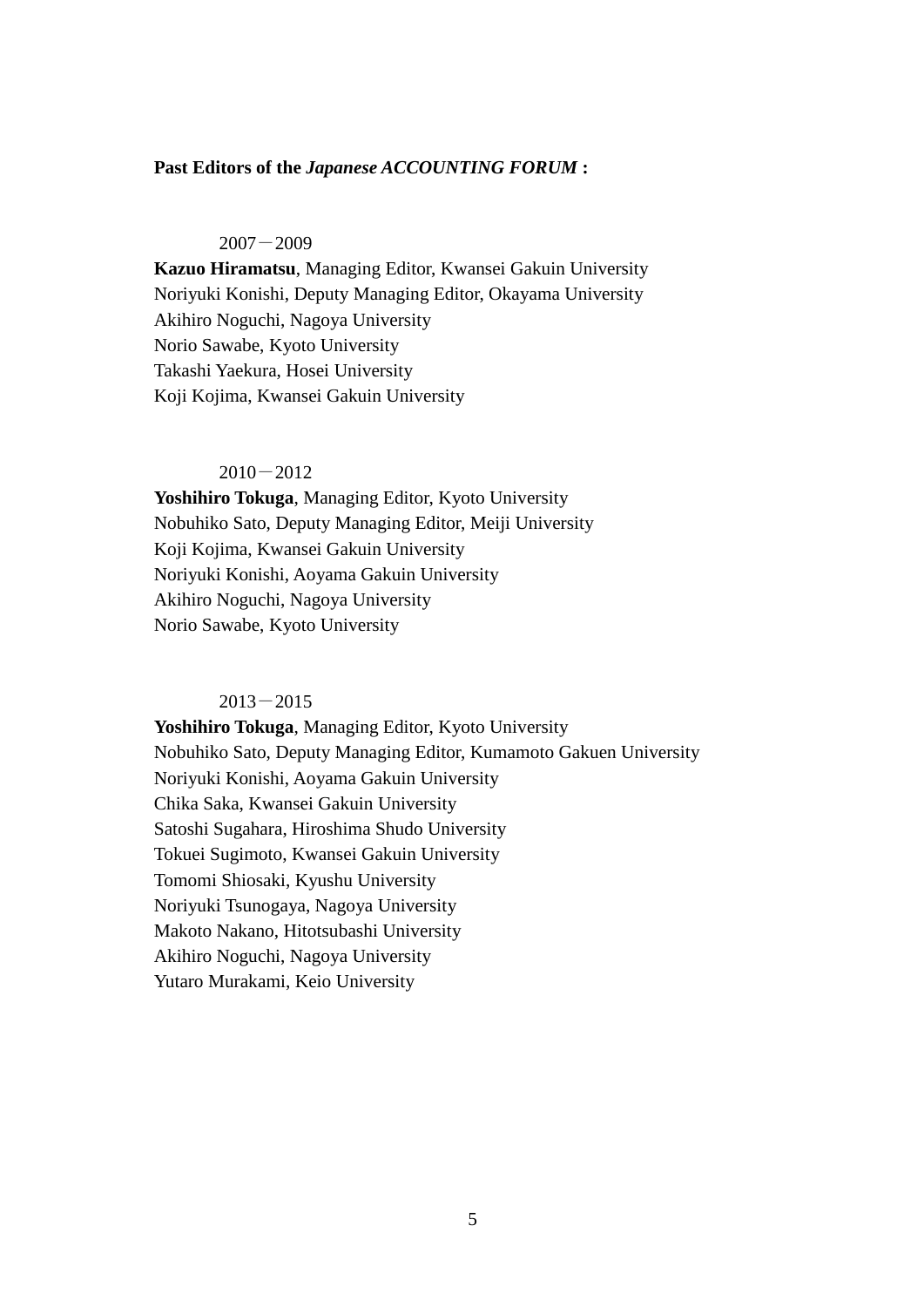#### **Past Editors of the** *Japanese ACCOUNTING FORUM* **:**

#### $2016 - 2018$

**Katsuhiko Kokubu**, Managing Editor, Kobe University Hiroshi Obata, Deputy Managing Editor, Hitotsubashi University Takashi Ando, Chiba University of Commerce Noriyuki Konishi, Aoyama Gakuin University Chika Saka, Kwansei Gakuin University Satoshi Sugahara, Kwansei Gakuin University Tokuei Sugimoto, Kwansei Gakuin University Noriyuki Tsunogaya, Nagoya University Makoto Nakano, Hitotsubashi University Akihiro Noguchi, Nagoya University Tadanori Yosano, Kobe University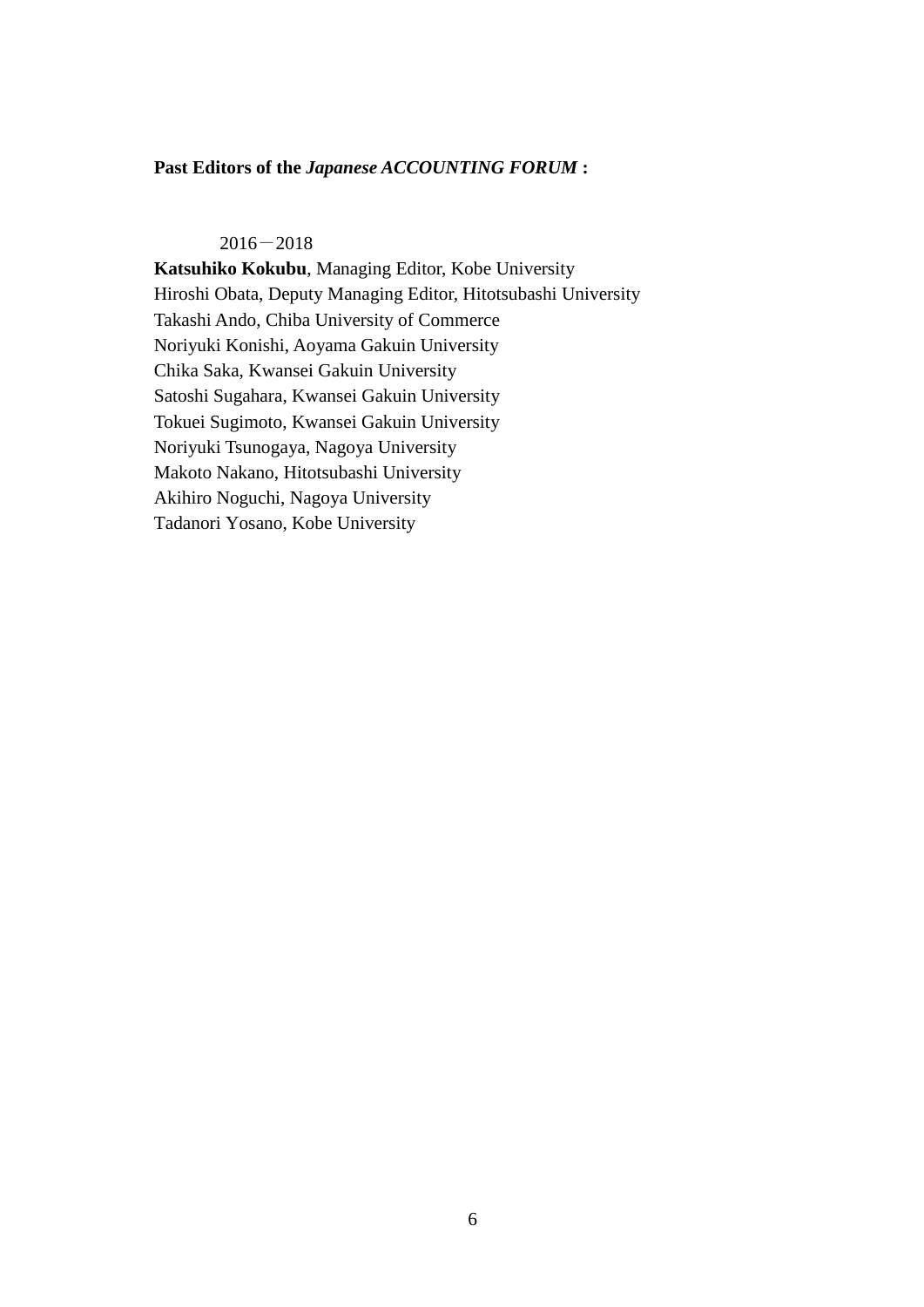# *Japanese ACCOUNTING FORUM*

No. 27, 2019

#### **CONTENTS**

**Preface** Akihiro Noguchi (1)

**Report** 

2018 Annual Conference Katsuyoshi Okamura (10)

## **Plenary Session: Changes in the Economic Environment and Issues of Accounting Research Session 1: To aim at publicizing the Japanese original study to the world**

Observing Apparatus for Accounting Research

Norio Sawabe (12)

Large-scale Accounting Data and Cross-country Research

Takashi Yaekura (14)

Accounting research focusing on accounting regulations peculiar to Japan Kazumi Suzuki (15)

#### **Session 2: Restoration of Historical Perspective in Accounting Research**

Effects of the Political Factors on the Establishment of Accounting Institutions Tokuei Sugimoto (16)

The Development of Direct Costing in Japan

Masaru Takahashi (17)

 Development of Audit System by Japanese Professional Accountants Yoshinao Matsumoto (18)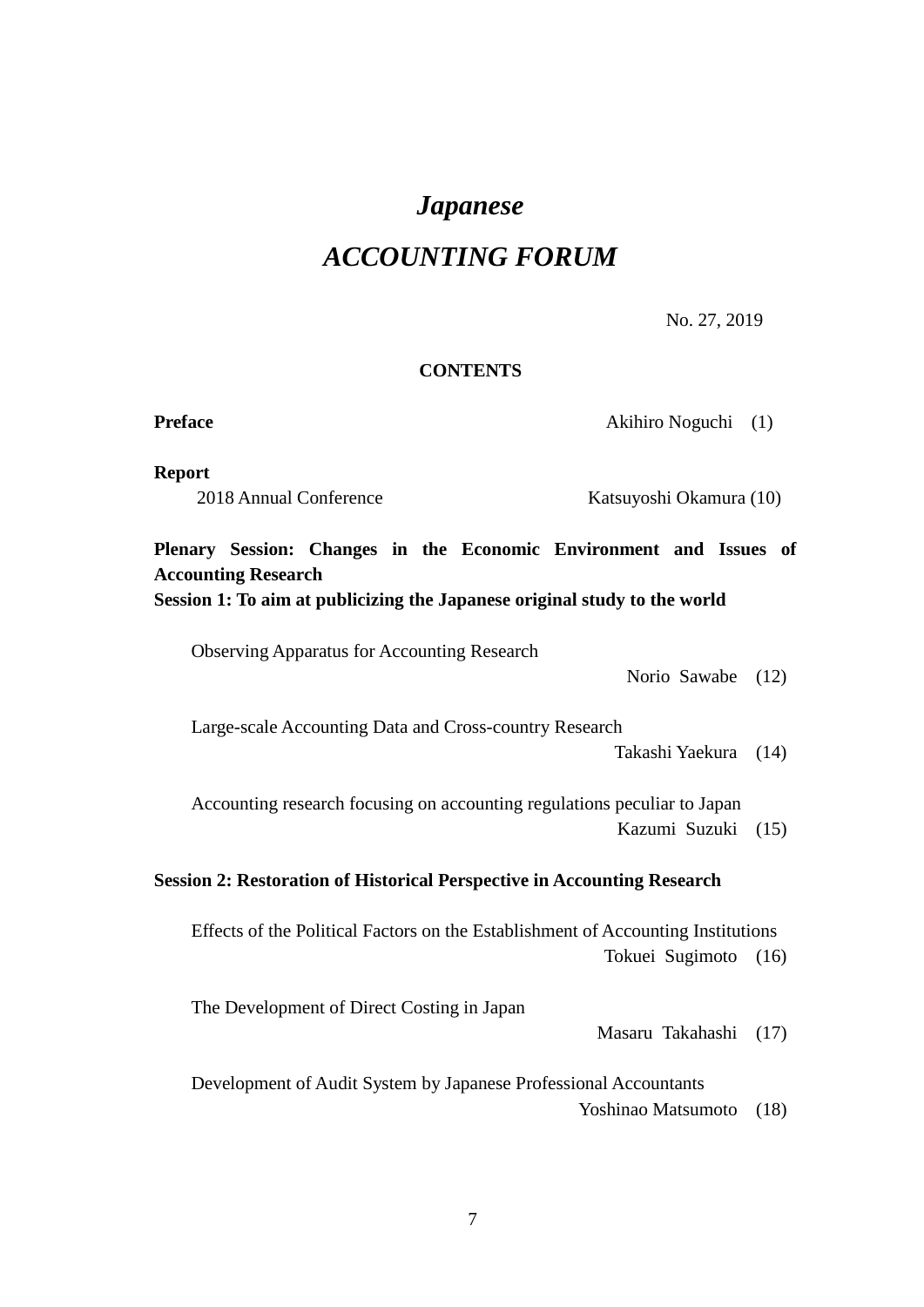#### **Session 3: Accounting in the Era of AI**

The impact of artificial intelligence in Accounting and Auditing practices Ryuichi Yaguchi (19)

Effect of artificial intelligence (AI) on accounting research

Akinobu Shuto (20)

AI and Data Science in Accounting Education

Toshiya Murakami (21)

#### **Session 4: Research on Accounting for SMEs in Japan**

History of Research in Accounting for SMEs in Japan Yasuhiro Shimizu and Reika Tsumura (22)

The use of financial information issued by SMEs in national accounts: a French perspective

Clémence Garcia (23)

Accounting Information in SMEs and Corporate Management Nobuyuki Mochizuki (24)

#### **Special Committees**

Roles of Management Accounting Systems to Facilitate the Exploitation and Exploration of Knowledge (Interim Report)

Hiroshi Miya (25)

Comprehensive Study on the Design of Accounting System (Final Report) Shinya Saito (27)

#### **Study Groups:**

Research on accounting issues concerning revenue from contracts with customers in Japan (Interim Report)

Takashi Sasaki (29)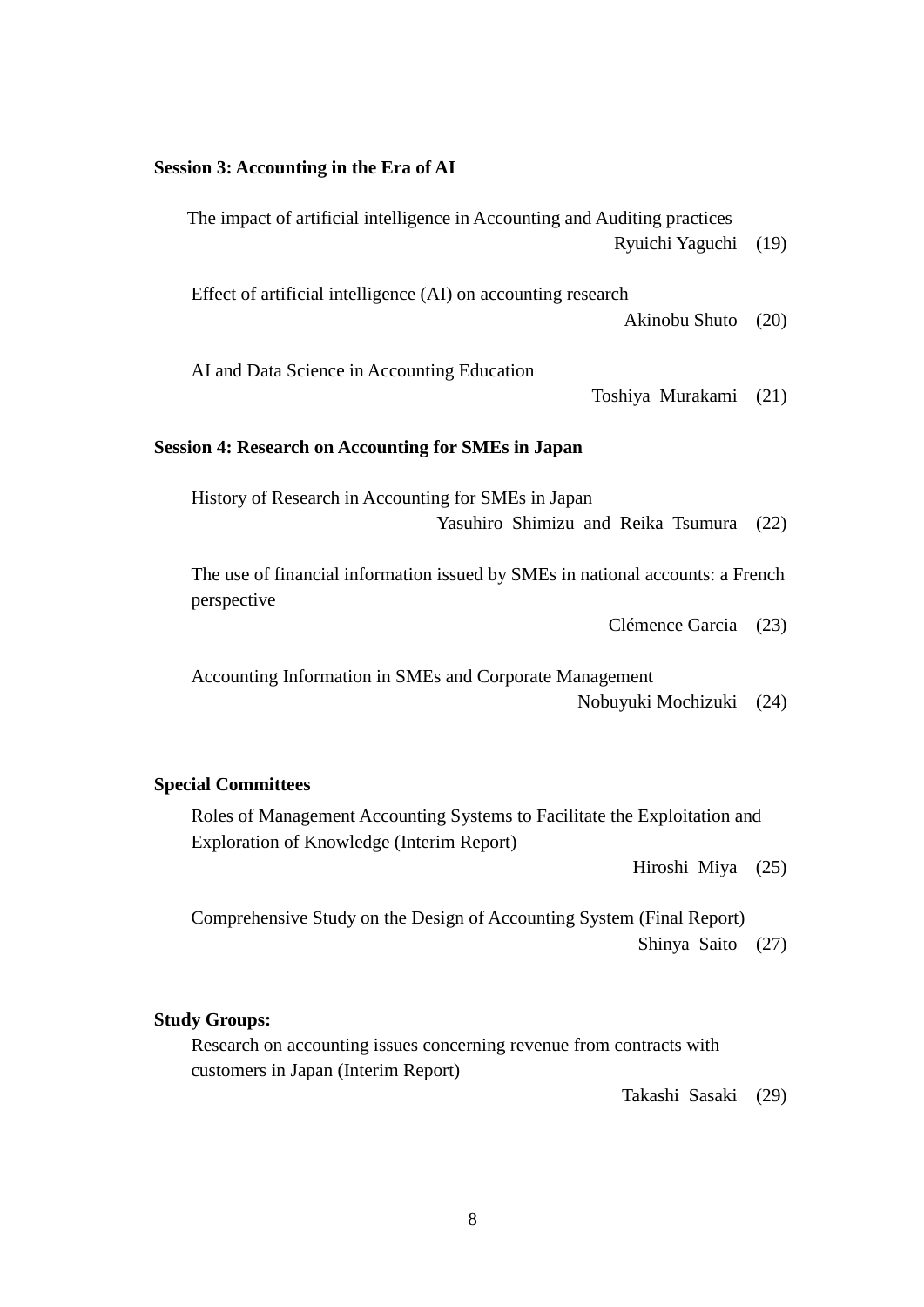Many-sided and synthetic research of the accounting in China:

based on the historical and comparison institutional analysis (Final Report)

Ichiro Mizuno (31)

| <b>International Session</b> | (33) |
|------------------------------|------|
| <b>English Session</b>       | (34) |
|                              |      |

## **Regional Reports**

| Hokkaido Region | Satoshi Imamura (35)    |  |
|-----------------|-------------------------|--|
| Tohoku Region   | Masateru Narikawa (36)  |  |
| Kanto Region    | Masato Kikuya (37)      |  |
| Chubu Region    | Sadaharu Takeshima (38) |  |
| Kansai Region   | Takahito Kondo (39)     |  |
| Kyushu Region   | Keiichi Oishi (40)      |  |
|                 |                         |  |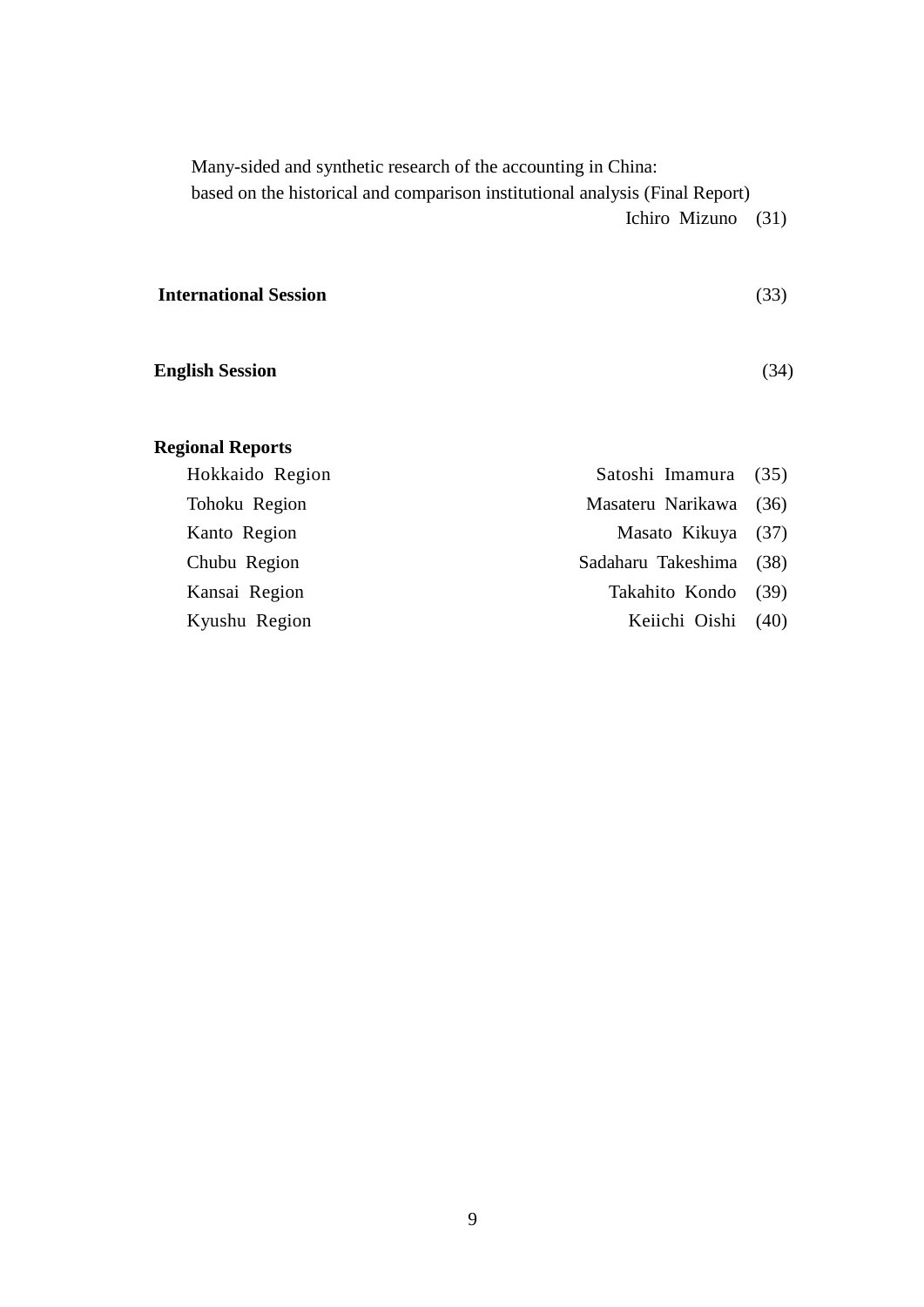#### **2018 Annual Conference of JAA**

#### **Report**

### **2018 Annual Conference**

Chairperson of the Organizing Committee of the 77th Annual Conference of JAA **Katsuyoshi Okamura** Kanagawa University, Yokohama

The 77th annual conference of Japan Accounting Association (JAA) was held at Kanagawa University in Yokohama for the first time. This conference was held at Pacifico Yokohama Annex Hall and Yokohama Campus in Kanagawa University on September 4-6, 2018.

The main theme of the 77th annual conference was set as "Reconstruction of Accounting Theory in the 21th Century," based on the proposal of the organizing committee of this annual conference. With changes in economic and industrial structures reflecting the effective technological development or innovation, such as the utilization of "big-data," "internet of things(IoT)" and "artificial intelligence(AI)," the environment around accounting system and practices has also changed. Therefore, the reconstruction of accounting theory adapted to the changing environment will be required. This is the reason why such main theme was set up.

In this annual conference, we set up four sub-themes based on such a unified theme: "To aim at publicizing the Japanese original study to the world," "Restoration of historical perspective," "Accounting in the Era of AI" and "Research on Accounting for SMEs in Japan" It is necessary to reconfirm the existing state of accounting research, and provide any structure that enables generation of any accounting theory adapted to the changing environment, before we will work on it the aim to reconstruct any accounting theory. In each sub-theme session, we had a lively discussion about the topics of presentation by some presenters.

The organizing committee planned to hold the special lecture meeting, and this committee asked Professor Emeritus Shizuki Saito of The University of Tokyo to give a special lecture. His lecture was named "First annual Yuji Ijiri Memorial Lecture on the Foundations of Accounting" after Yuji Ijiri, a famous accounting scholar. That was meaningful and valuable lecture, as his lecture had a relation to the main theme of the 77th annual conference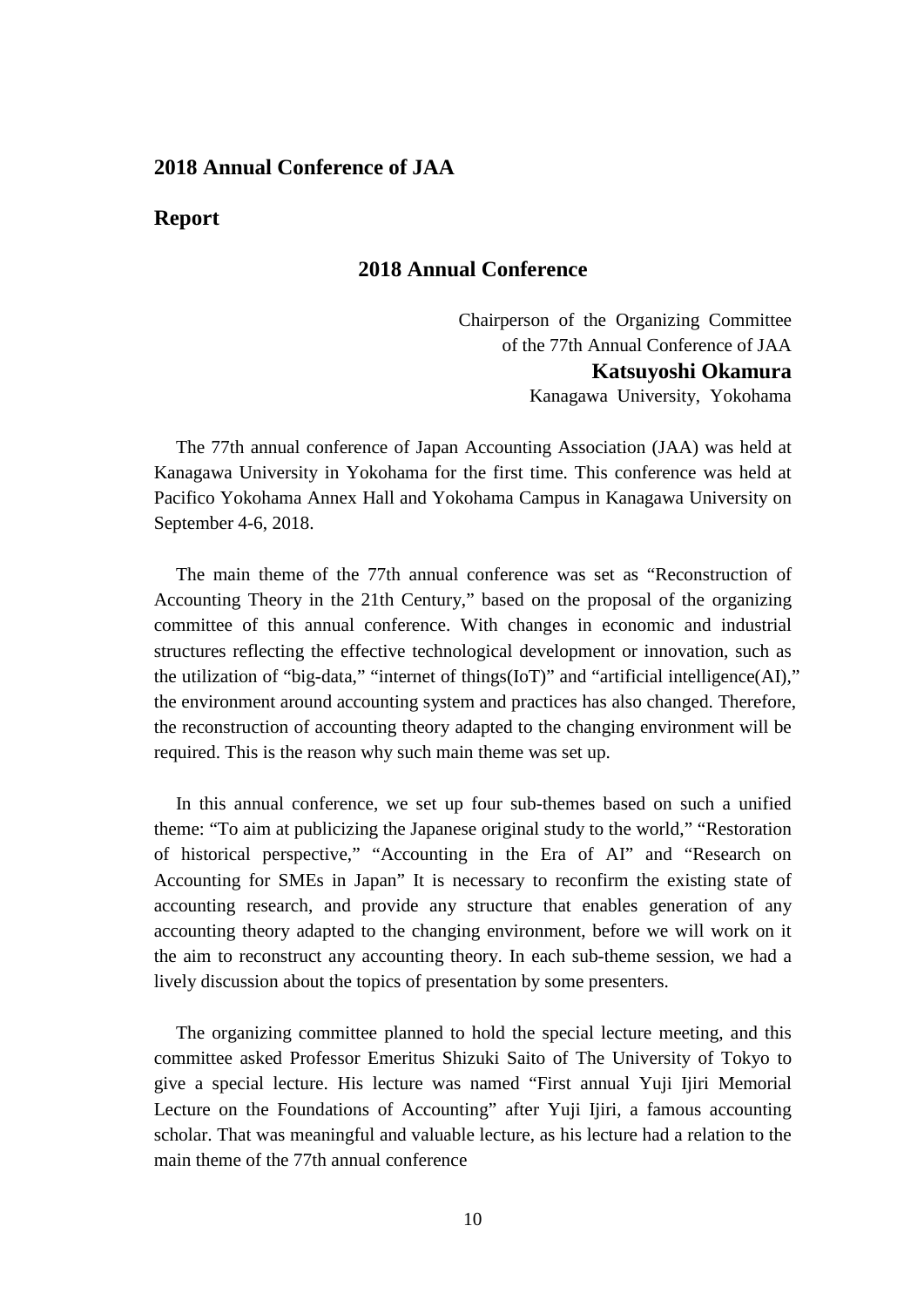With regard to international sessions, in cooperation with the International Committee of this academic society, we have established an English presentation by members of the Korean Accounting Association and members of the Taiwan Accounting Association as well as English presentations by members of this society as usual during the past several years. Furthermore, based on the fact that there are English presentations by graduate students, we established the "English Session." We hope that it will help internationalization of the Society. In the ASBJ (Accounting Standards Board of Japan) session, two board members made a presentation about "The activities of ASBJ: Revenue Recognition and Virtual Currencies," and we had a lively discussion about their topics.

Not limited to this society, in academic societies and research activities, it is vital to have free and open-minded or open-minded discussions without denying the diversity of research topics and research approaches. We believe that denial of diversity and being dogmatic are suicidal acts in the academic world. We believe that free and open discussion and exchanges will be aggressively developed at this conference and this time at the contest, without falling into such a collapse.

Members of the Organizing Committee of the 77th annual conference of Japan Accounting Association.

Chairperson: Katsuyoshi Okamura Committee Members: Hiroki Ohta Ryusuke Toda Jumpei Ogawa Noboru Nishikawa Shigeru Okuyama Hirohisa Hirai Hiromasa Sekiguchi Akihiro Manabe Yukio Teruya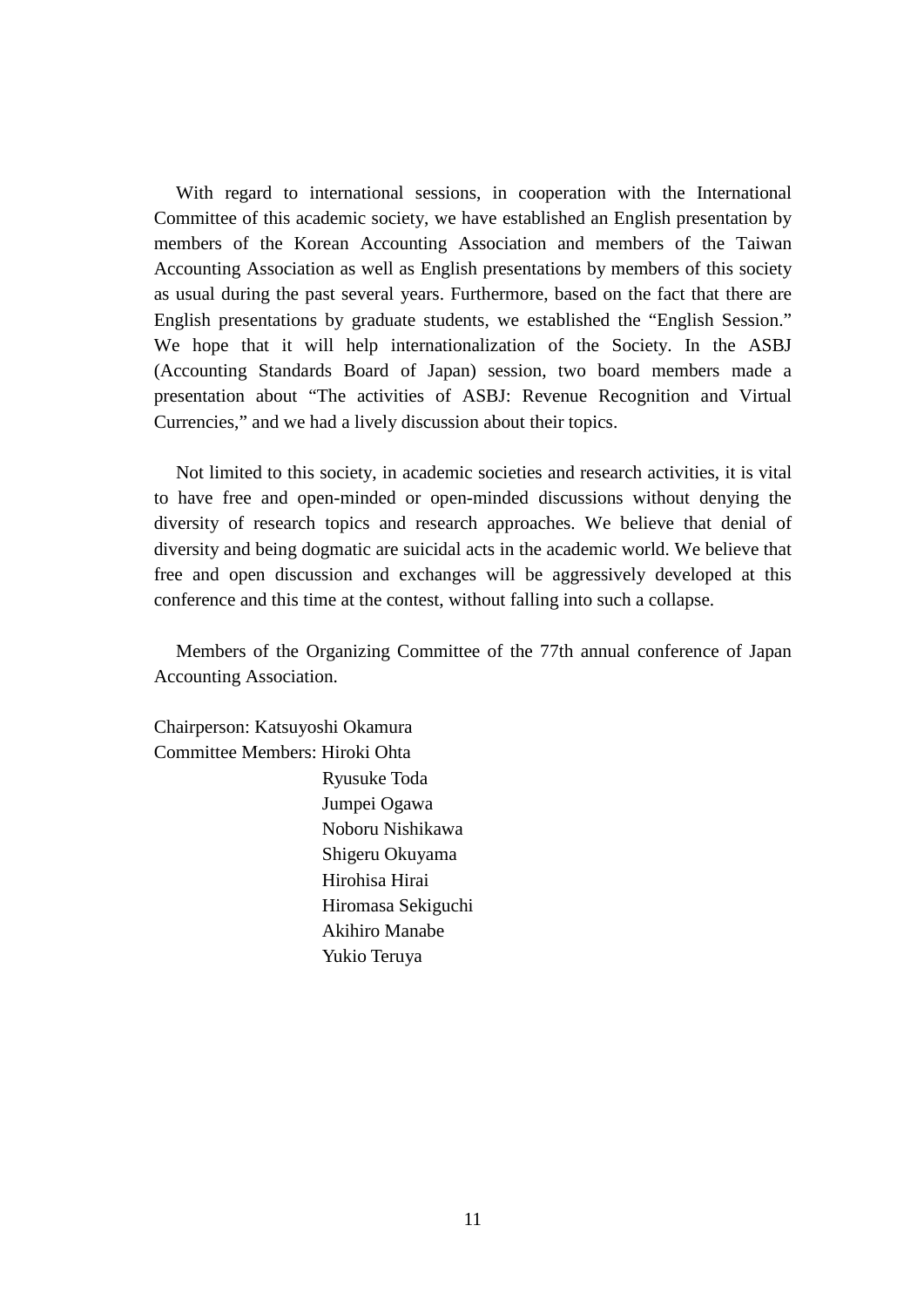## **2018 Annual Conference of JAA Plenary Session: Changes in the Economic Environment and Issues of Accounting Research**

## **Session 1: To aim at publicizing the Japanese original study to the world**

#### **Observing Apparatus for Accounting Research**

#### **Norio Sawabe**

Kyoto University

Sound empirical accounting research should be based upon empirical evidences. Observing accounting phenomena is the foundation of any empirical accounting research. Although accounting research is charaterised by various types of reflexivity among researchers, practitioners, theories and practices, it is argued that developing observing apparatus for accounting research is an important agenda for accounting academia.

Primary observation are often conducted outside of the realm of accounting research. For example, most of archival data that are used in accounting research is collections of observations recorded in one form or another by non-academics. Accounting researchers select archival data and analyse them to obtain theoretical insights. It is less costly for accounting researchers if relevant empirical evidences are collected by others and readily available to them. However, the nature of the available archival data limit the scope of empirical research in this case.

Empirical evidences could be obtained from observing accounting phenomena by researchers themselves. For example, management accounting researchers often conduct in depth case studies to obtain empirical evidences that are not available to them otherwise. Accounting researchers decide what to see in "reality" in this case. Motivations and theoretical lens of the researcher influences the way accounting phenomena is observed and recorded. However, it is very costly for accounting researchers to collect empirical evidences by themselves in this way.

Good observers should be able to see what they want to see theoretically in reality. It requires both familiarity to theoretical knowledge and proximity to accounting phenomena that are taking place in reality. Armchair researchers who are theoretically knowledgeable are more likely to be far away from reality. Managers who live in practical realm are more likely to be foreign to theoretical knowledge.

Developing observing apparatus for accounting research is a way to overcome the dilemma between theoretical familiarity and proximity to reality. It is contended, from a social constructionist point of view, that societal observing apparatus could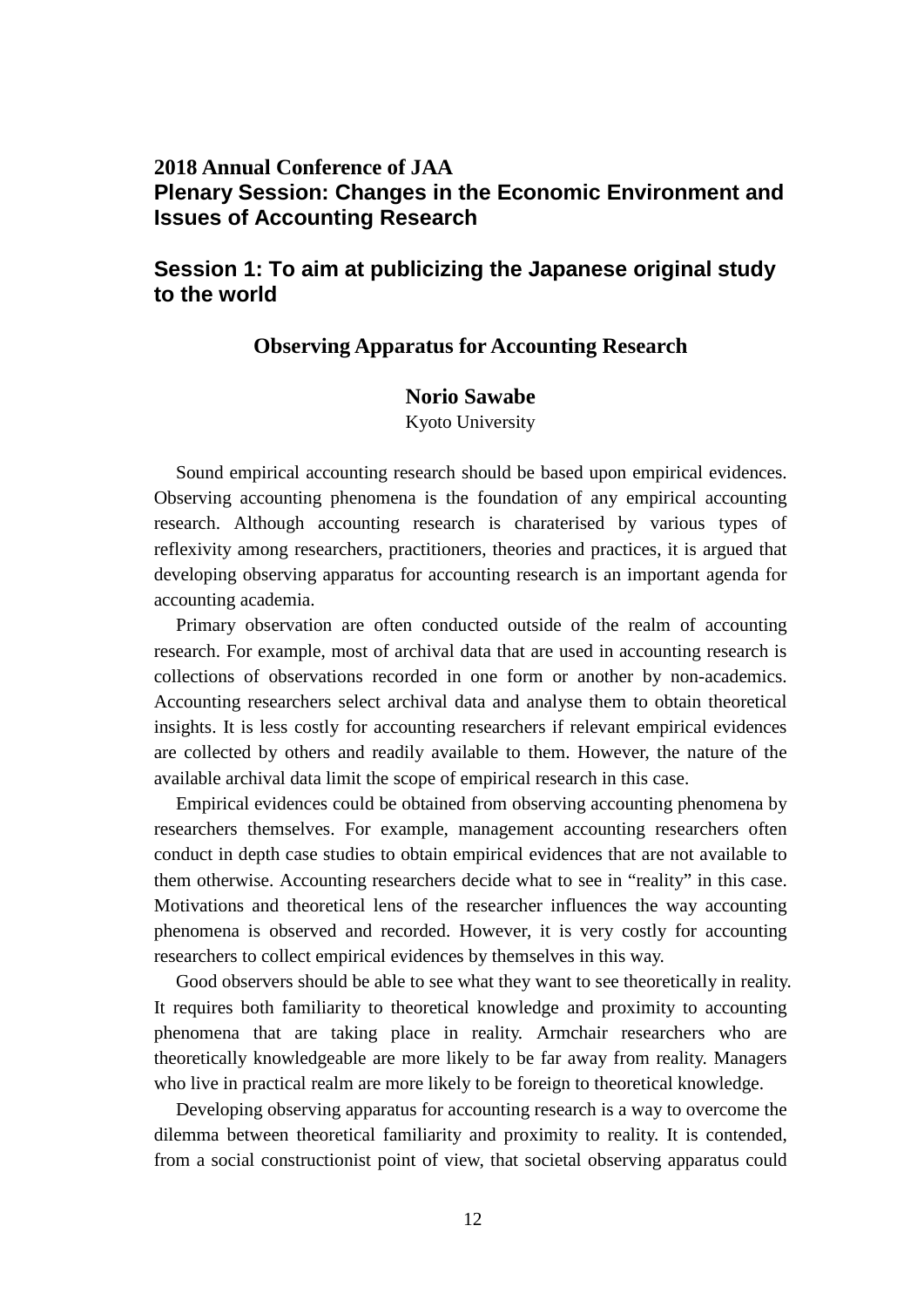be developed by collaborating with highly reflexive accounting professionals and managers so that they act as eyes and hands of accounting research, which in turn facilitates their own practical interests.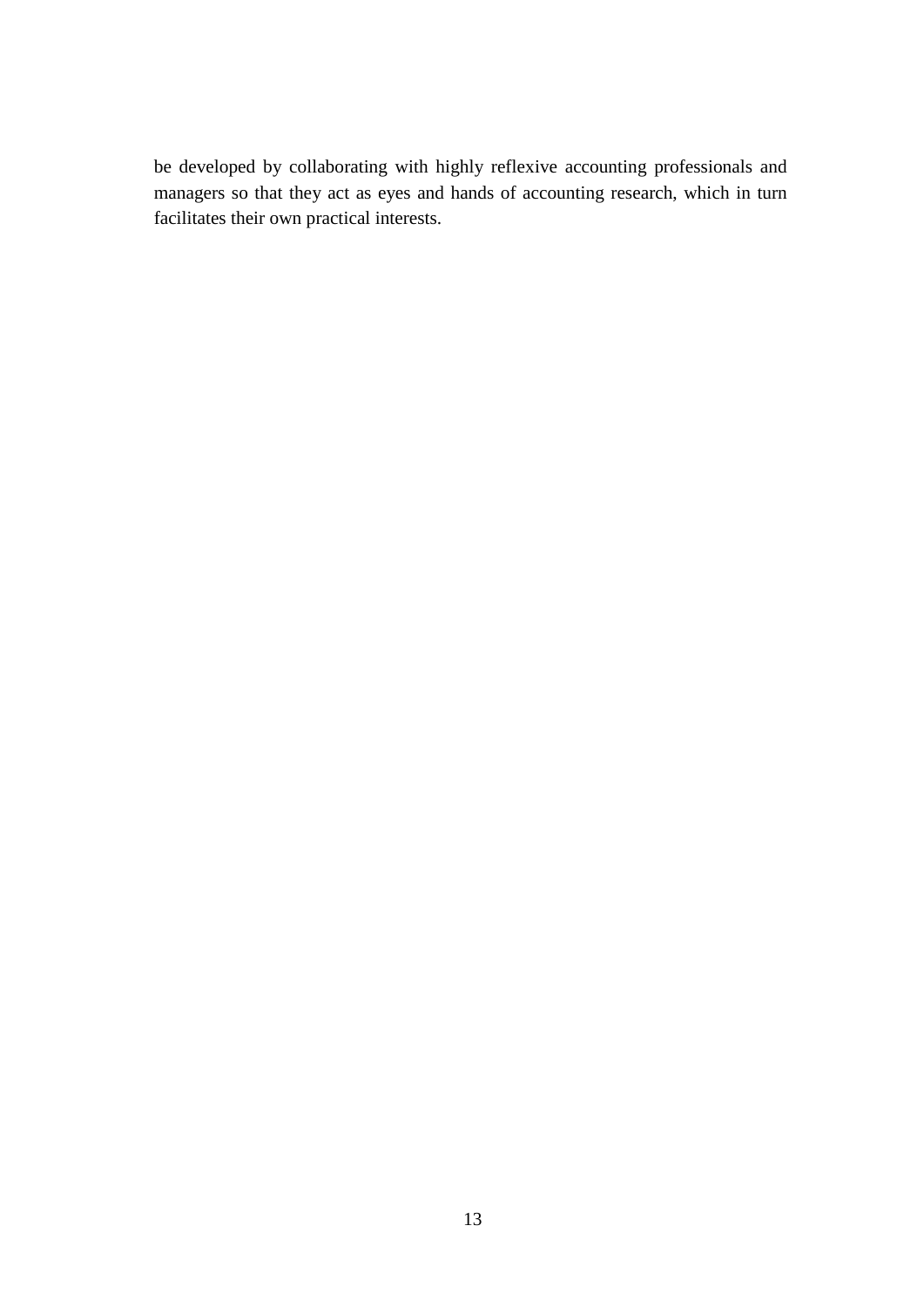## **Large-scale Accounting Data and Cross-country Research**

**Takashi Yaekura**

Waseda University

In this presentation, we report on the problems of papers in which internal validity is highly dubious, which we have been addressing in recent years, and revalidation using SEM, so that Japanese researchers can contribute to normalization of academic societies.

The society in which accounting is the subject of analysis is a complex system and it is difficult or impossible to describe a causal relation strictly. However, it is socially meaningful to approximately grasp the cause and effect relation as much as the benefit exceeds the cost.

However, in the social science, complex systems are targeted for pseudo-experiments, so researchers must pay close attention to the execution of their research in order to ensure internal validity. Chain of causality, simultaneous determination, endogeneity are the problems that can pose a threat to internal validity especially in social science research.

Through reanalysis of important and widely recognized papers, we often found that these problems are not solved, and we encountered cases where only the conclusions of these suspect papers are employed the followers.

Also, the problem of construct validity is serious. It is often impossible to directly observe the concepts to be analyzed in social science. Therefore, researchers use some surrogate variables. However, there are cases that proxy variables are invariably incorporated into subsequent papers without sufficiently verifying what extent the proxy variables are representative of a concept.

In recent years, a few researchers in the U.S. have published articles that alarm bells about the above problems. However, these papers are ignored. Also, most authors of these papers are well-established seniors. These observations include reasons for the career system of researchers in the U.S. It is not expected that young and middle-rankers will show doubts about existing research.

In Japan, the pressure on quantities of research outputs for scholars in the research universities is in a weaker situation than in the United States. With this situation as a strangle, we can do a kind of research that we cannot do in the United States, and we can be responsible for disseminating the results to overseas.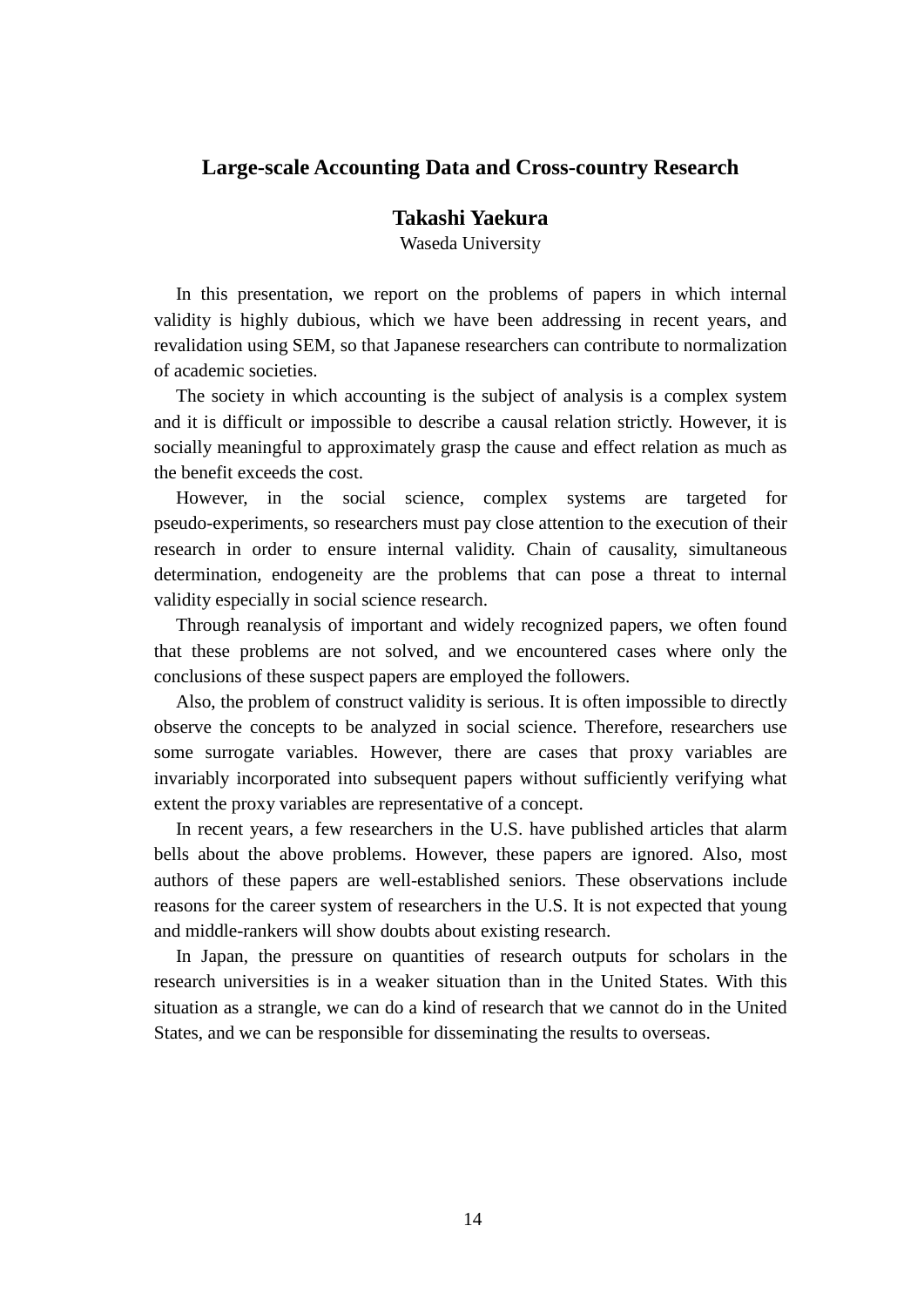## **Accounting research focusing on accounting regulations peculiar to Japan**

#### **Kazumi Suzuki**

Kobe University

Japanese business accounting has developed under three different legal systems: the Commercial Code or the Companies Act, the Corporation Tax Act and other tax laws, and the Securities Exchange Act or the Financial Instruments and Exchange Act, each of which has been related to and influenced by another. It is important to use data accumulated in such historical development process in Japan in order to conduct a seminal piece of research. I discuss how research interest can include the relations among these systems in each stage of the development, how publications of such studies can help design an accounting system and form accounting practices in other countries, and what we should take into consideration in such studies.

The internal structure of Japanese business accounting changed around the middle of 1990s. The accounting aspects in the Commercial Code, tax laws or the Securities Exchange Act had been mutually associated with another and some endeavors to harmonize these accounting regulations had continued until the mid-1990s. After the mid-1990s, however, differences among those accounting aspects have been getting to increase. In addition, the internal structure of the business accounting has changed both before and after the mid-1990s.

We can examine a role of business accounting and earnings quality under the various internal structures by using accumulated data in the different internal structures. Such study might be creative research because we can conduct it only in Japan. It would be a pseudo-experiment, in particular, for emerging countries which need to set up business accounting system and to form sound accounting practices. For example, making accounting practices sound through the mutual complementarity between the different accounting systems can give us opportunities of creative research. Time series changes of information contents on consolidated to individual multiple and book-tax differences due to the changes of relations between the different accounting regulations can also provide opportunities of creative research.

We have to include significant factors in the internal structure of business accounting for the test period into an empirical model as primary or control variable(s) explicitly to conduct such creative research. It is, however, difficult to observe all possible factors and include them into the model. It is necessary to contrive to remove influences of unobservable changes of the internal structures which affect unique characteristics of individual firms from the model.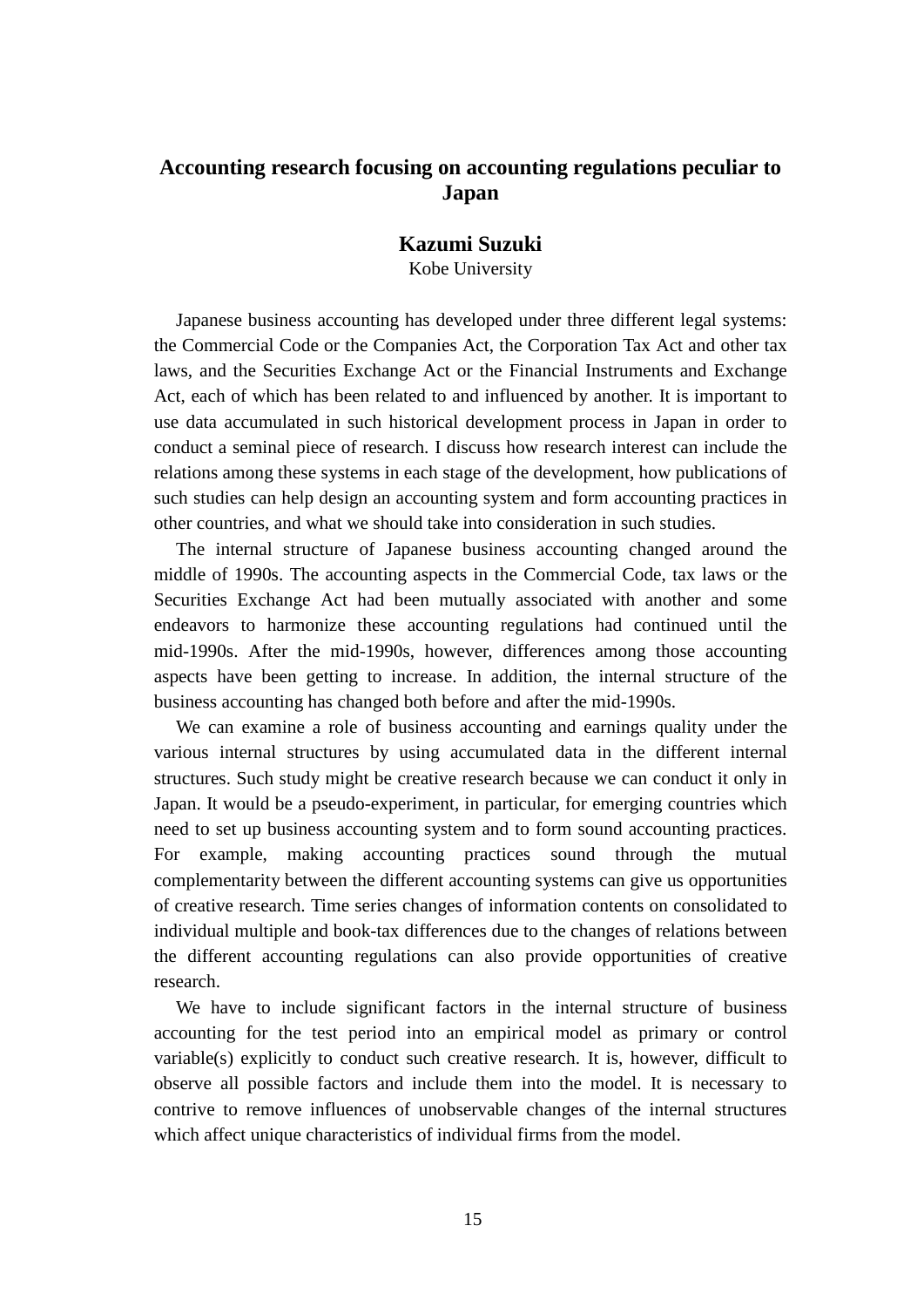## **Session 2: Restoration of Historical Perspective in Accounting Research**

## **Effects of the Political Factors on the Establishment of Accounting Institutions**

#### **Tokuei Sugimoto**

Kwansei Gakuin University

As I analyze the history of the events related to the financial crisis and the accounting system since 1990s in Japan, it can be summarized into the three events that led to a change in the accounting environment: (1) the Financial Big Bang of 1996-2001 (including the Accounting Big Bang), (2) the Asian Financial Crisis of 1997-1998, and (3) the 2008 Financial Crisis. By examining how these events influenced the establishment of accounting institutions and its institutional reform, among other things, I find that "political factors" commonly exist in them.

The Financial Big Bang developed under the direction of Prime Minister Ryutaro Hashimoto was triggered by the so-called "Helmut Kohl shock." This work was by the brilliant tacticians, a total of three politicians and bureaucrats of the Ministry of Finance, including Mr. Yen and Mr. Big Ban.

For emerging and advanced market economies in Korea, IMF assistance has been provided through Stand-By Arrangements, and IMF (and the World Bank) and Korea's government agreed on a program of economic policies. The establishment of the independent, private-sector entity to develop accounting standards in Korea was due to this program. During this period, the movement towards the establishment of the same entity in Japan also was led by politicians. Indeed, this was based on the recommendations made by the Subcommittee on Business Accounting, which was newly established within the Liberal Democratic Party.

The declaration of the G 20 Washington Summit in 2008 contains the word of "creating a single high-quality global standard." Japan and the United States have been required to have a commitment to creating this standard. I show that those efforts are heavily influenced by the policies of the political party in power through elections and the presidential appointments.

The deglobalization has a great impact on financial reporting system. We need to understand the environmental changes caused by political factors at home and abroad, and then we must work on the establishment of accounting institutions in the future.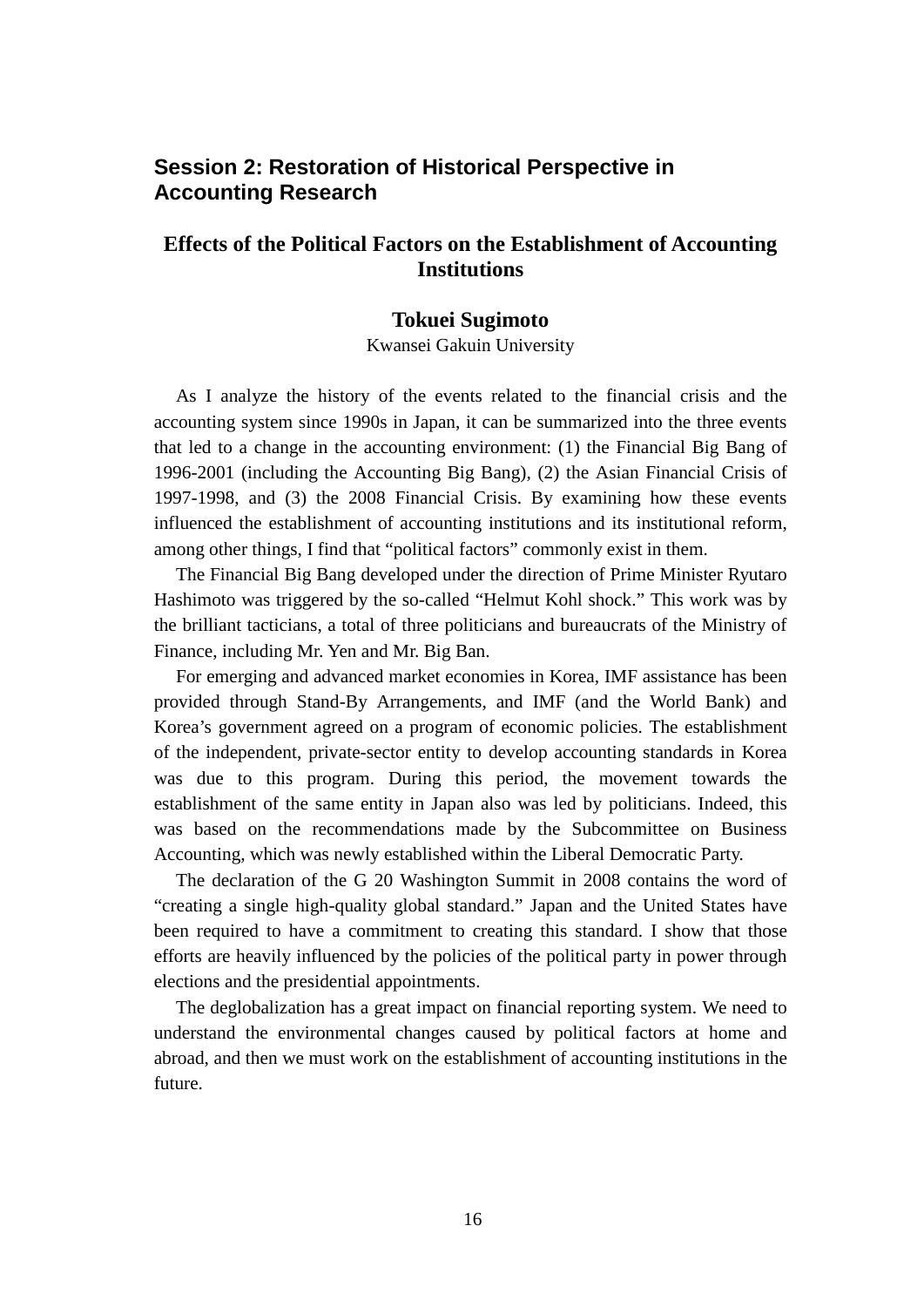#### **The Development of Direct Costing in Japan**

**Masaru Takahashi**

Yokohama National University

This report argued about the reception and development of Direct Costing in Japan.

It is 1936 that Direct Costing appeared by the literature in the United States for the first time. It was "What Did We Earn Last Month?" by Jonathan Harris. The after 1950s, Direct Costing was imported from United State to Japan, but this import was not a carbon copy of the style of the United States. Direct Costing was introduced to Japanese what's what.

After World War II, Direct Costing attracted attention by two reasons. These were the lack of materials and the revival of the competition market. Companies needed a tool for the decision of products mix and the profit planning under this condition. Direct Costing that calculated the contribution margin in the income statement satisfied these needs. It was able to assign rare resources to products for maximizing profit by the contribution margin analysis. If companies used Direct Costing, it was very easy to do this analysis for them. At that time the cost of information was very expensive, so Direct Costing was very convenient for the companies to do this analysis.

Many companies that used Direct Costing handled the direct labor cost for product costs at that time in the United States because this cost was variable cost. On the other hand, many companies thought the direct labor cost to be fixed cost and treated it as a period cost in Japan. The payment style of the wage in Japan was living wages and the seniority wage system, so the direct labor cost was fixed cost from cost behavior. These companies focused on the profit planning function of Direct Costing.

On the other hand, some companies assumed the direct labor cost as product costs. Because direct labor cost was direct cost, they assumed it product cost to aim for the basic unit control. They put an important point for the cost control function of Direct Costing. In United States Direct Costing was often called "Variable Costing", but this was literally "Direct Costing", not "Variable Costing".

Direct Costing spread by business widely, it came to attract attention again in the 2000s. Direct Costing came to be used to visualize fixed costs that continued increasing particularly personnel expenses, and to manage it. The total sum of fixed costs did not understand when they allocated them to products, and it caused increase in fixed costs. Because they did not allocate fixed costs to products in Direct Costing, so it was very easy to manage fixed costs as total. In this way, it becomes "*Relevance Regained*" to apply Direct Costing.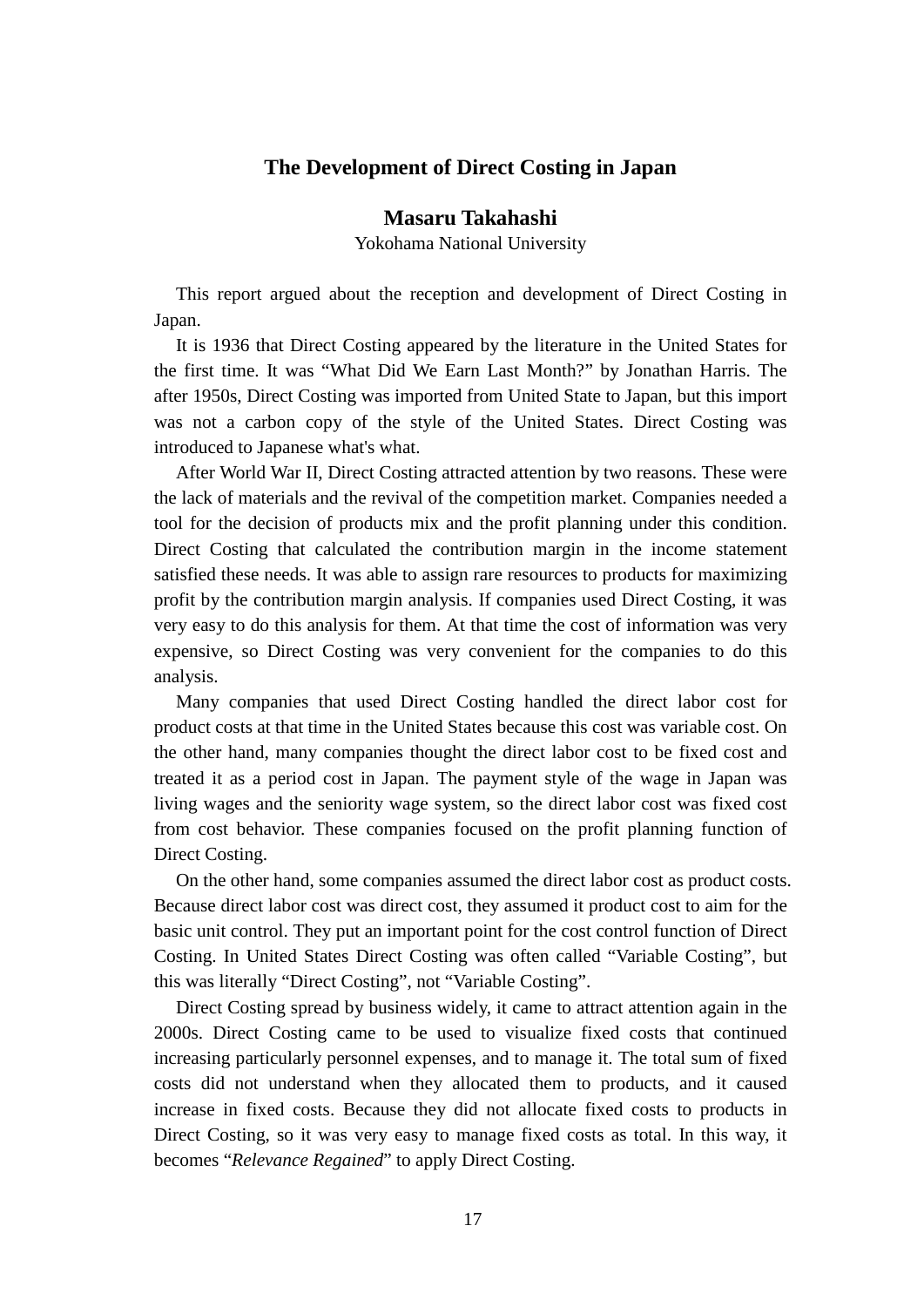## **Development of Audit System by Japanese Professional Accountants**

#### **Yoshinao Matsumoto**

Kansai University

As in general, the disclosure of accounting information is required for settlement of interests or usefulness for decision making, the audit on such information is also required to support the settlement of interests or to support the useful decision making. The representative voluntary audit in the Edo and the Meiji periods was conducted to protect the property and the profit of each head family which was the founder or an owner, especially among Zaibatsu companies. Such an audit protected the principal's interests and was an approach to support the principal to discharge the stewardship responsibility of the agent. In such case, the audit function was accomplished by the head family or the relatives. This is considered to be an audit based on settlement of interests.

The audit based on settlement of interests was introduced into the Commercial Law audit afterwards and was realized in 1899 drafted Commercial Law by H. Roesler and 1890 amended Commercial Law. It was assumed that this audit was accomplished by a representative of the shareholder as a principal.

On the other hand, for the credit audit for the indirect finance that generated in the U.S. in the early  $20<sup>th</sup>$  century, the professional accountant participated as an auditor in the relation between the business management and the financial institution without any contract. It is the beginning of the audit based on the decision support. Thereafter, with the economic crisis, the U.S. Securities Act of 1933 and Securities Exchange Act of 1934 were established and the mandatory audit by the professional accountant was introduced.

In Japan, the Securities and Exchange Act modelled after the U.S. Acts was established in order for induction of foreign credit and securities democratization after the World War II and simultaneously the professional accountant system for the legal audit was introduced in 1948. Finally, the mandatory audit by professional accountants was created in Japan.

The purpose of the Japanese Securities and Exchange Law is to take measures so that general investors will not suffer unexpected damage due to fairly financial disclosure. This is an audit aimed at supporting investor decision making in an environment without contractual relationship which was established in the U.S.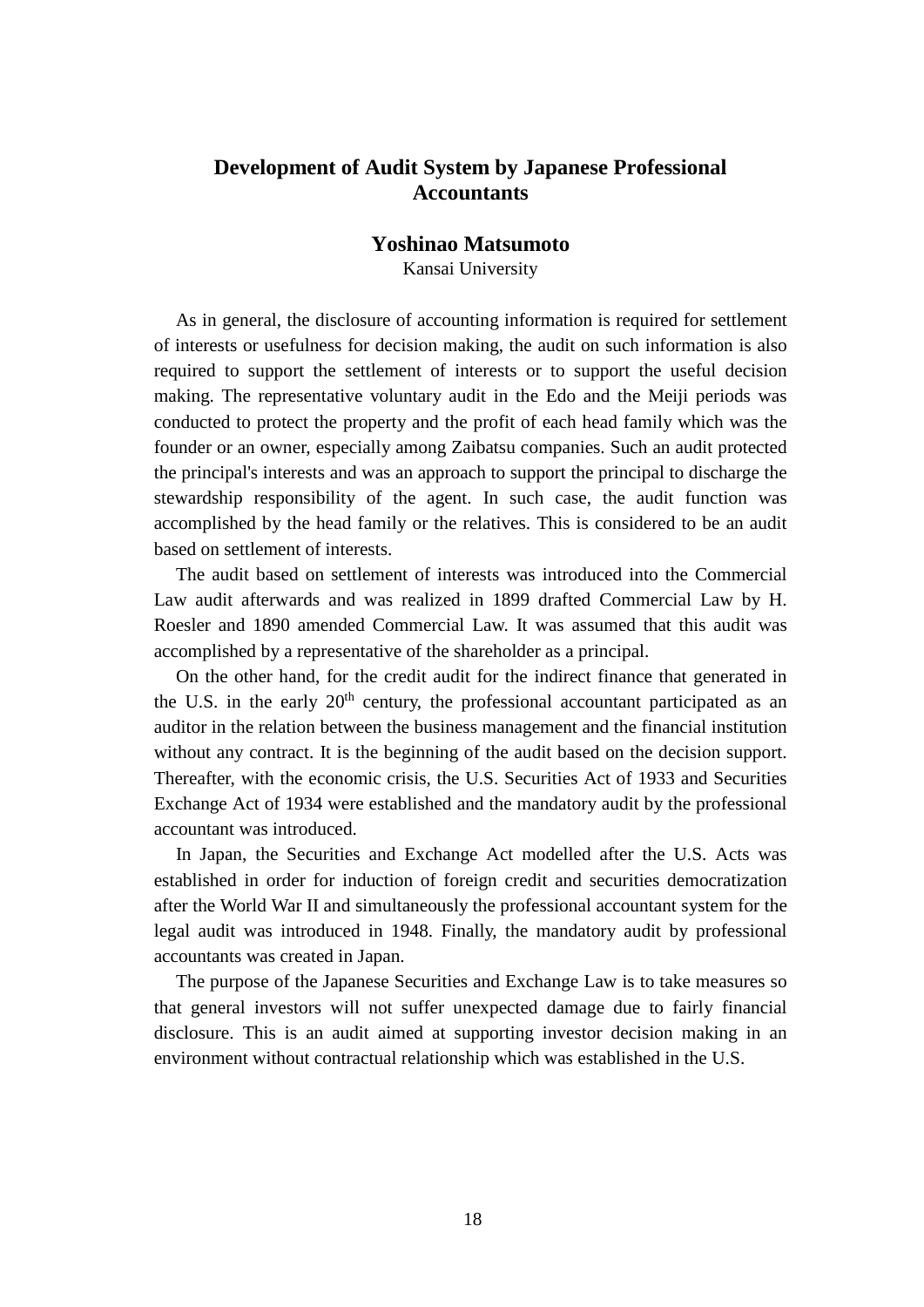## **Session 3: Accounting in the Era of AI**

## **The impact of artificial intelligence in Accounting and Auditing practices**

#### **Ryuichi Yaguchi**

Ernst & Young ShinNihon LLC

Regarding the accounting domain, I reported on the extent to which AI is prevalent, taking into account the characteristics of the current accounting system and journal data. I also mentioned what possibilities are possible in the future, coupled with the development of IT technology in the surrounding area. I pointed out that AI is beginning to be used in various aspects of the audit area and the possibility of accelerating auditing in cooperation with peripheral systems supporting auditing.

In the area of accounting, in particular in the area of corporate accounting, a considerable degree of automation is progressing at the present time, and technologies such as AI are being used in account items related to estimates and account areas requiring judgment. Scenes, where human judgment is required will be further limited in the future. It is also expected that auditing methods by AI developed in the field of auditing will be incorporated into the accounting system as an automated internal control function. As a result, the reliability of accounting information is expected to be further improved while minimizing human intervention. Under circumstances in which accounting automation is advanced, it is sufficient for some experts and practitioners to have detailed accounting knowledge, and other general people need only accounting knowledge on usage it might be. This leads to the question "Who needs accounting knowledge?"

In the area of audit, AI is beginning to be utilized. Fraud accounting prediction models and accounting journal anomaly detection algorithms are used in the risk assessment step at the planning stage of the audit and following substantive procedures. In addition, with the progress of automation of auditing by utilizing RPA (Robotic Process Automation) technology, an environment where people are concentrating on work requiring judgment is realizing. In the future, audit methods utilizing data will spread and automation of audits will accelerate.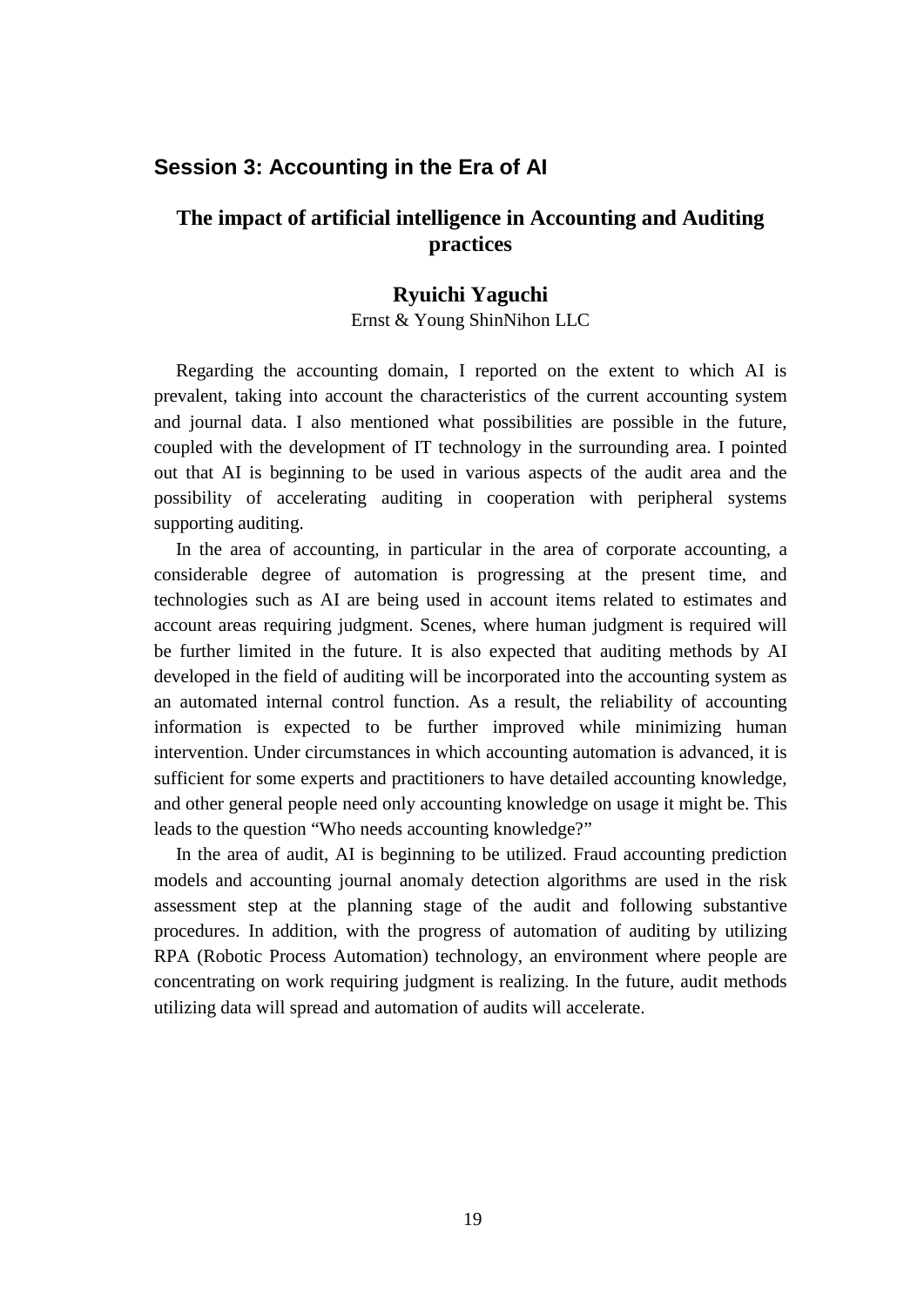#### **Effect of artificial intelligence (AI) on accounting research**

#### **Akinobu Shuto**

The University of Tokyo

The purpose of this paper is to discuss the effect of information analytical techniques such as artificial intelligence (AI) and big data on accounting research. In view of this, we conduct a discussion from two viewpoints: the effect of AI on (i) the *analytical method* of accounting research and (ii) the *subject* of accounting research.

To explore the effect of AI on the analytical method, I picked up papers published in top-tier journals that included the keywords "machine learning" and "artificial intelligence," and surveyed them. As a results, I find that machine learning is used in two areas in accounting research. First, it is used to construct prediction models, such as bankruptcy and accounting fraud. Second, it is used to classify a tone in textual analysis for non-financial data such as MD&A.

To depict the effect of AI on the subject of accounting research, I introduce the findings of prior studies and case examples such as high-frequency trading in stock markets, bank loans through cloud accounting software, and continuous auditing.

Finally, we discuss the competitive advantage of machine learning over traditional methods. While we conclude that conventional approaches, especially the econometrics methods based on causal inference, will be dominant in accounting research, we present three cases where machine learning is useful: (i) textual analysis through machine learning, so as to increase the quantity, range, and dimension of the subject of accounting research; (ii) development of the accounting theory based on the exploratory findings from machine learning, and (iii) when the economic significance of the subject is greater. I also point out that it is important to understand how the use of AI by the subject changes its behaviors and the function of accounting information.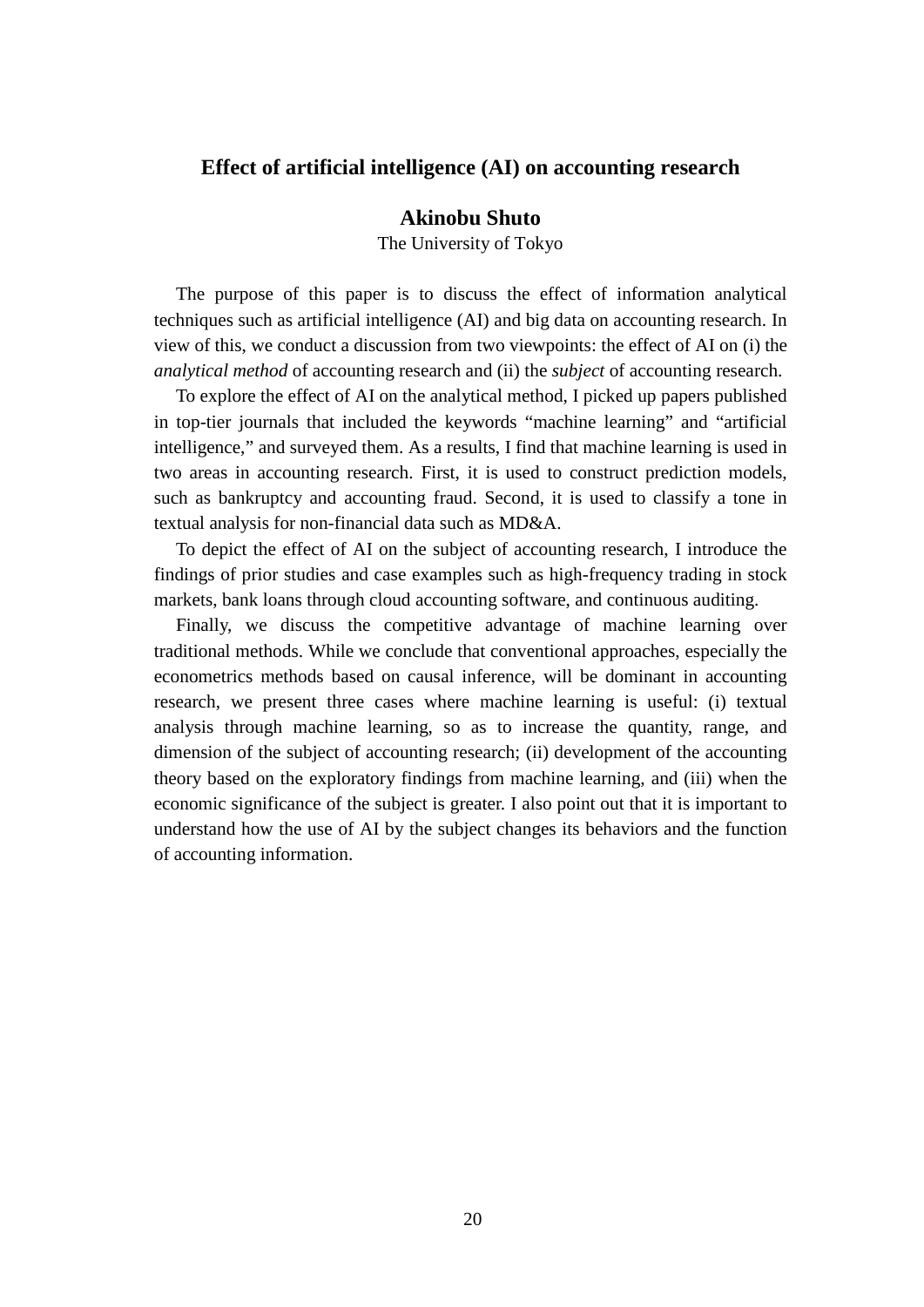## **AI and Data Science in Accounting Education**

#### **Toshiya Murakami**

Kanazawa Institute of Technology

After the first wave in the '60s and the second wave in the '80s, the Artificial Intelligence (AI) now became the third wave which accelerated by the machine learning technology, especially for the deep learning. In this report, I summarize the past trials in accounting education which challenge to introduce AI related technologies into accounting curriculums since the '80s. Because the AI has vast topics from a virtual human brain to a merely smart data processing tool, I focused the main AI topic in the data processing technology like deep learning. Among the many topics in AI related area, the data processing technologies using AI, including machine learning or the data mining are most advanced especially in many firms and real business. These data processing technologies are utilized for analysis of so-called big-data for the managerial decision making.

Big-Data has become one of the major business-oriented arguments since around 2011. Imaginarily high expectation to Big-Data from firms and other organizations allow the data science and the data scientists to gain prominence. On the other hand, it's become a generic skill for students to learn data scientific data processing techniques in accounting education. It's not quite a new discussion to introduce AI into accounting education. That was almost thirty years ago when AI became the second wave and discussion of AI and accounting education began. In the '80s, one of the most successful areas of AI technologies is the Expert System. We can find many types of research in some accounting journals written by faculties who recognized the value and necessity of the integration of AI and accounting education. There already was some discussion which argued how AI should be integrated into the accounting curriculum. This could still be the main issue in the world of today when we plan to integrate emerging AI techniques in our accounting courses.

Moreover, more the social concern on emerging technologies like AI and Data Science is increasing, more excellent and talented human resources are attracted in this area and firms which invest these technologies. Accounting is no exception. Actually, some practical examples of introductory accounting education using data science show that the essence of data science increased the value of experience in accounting education for excellent students. It is so useful for realizing the sustainable circulation in which students learning accounting earn more income or wellbeing and call the more excellent student, to introduce the emerging technologies including AI in accounting education.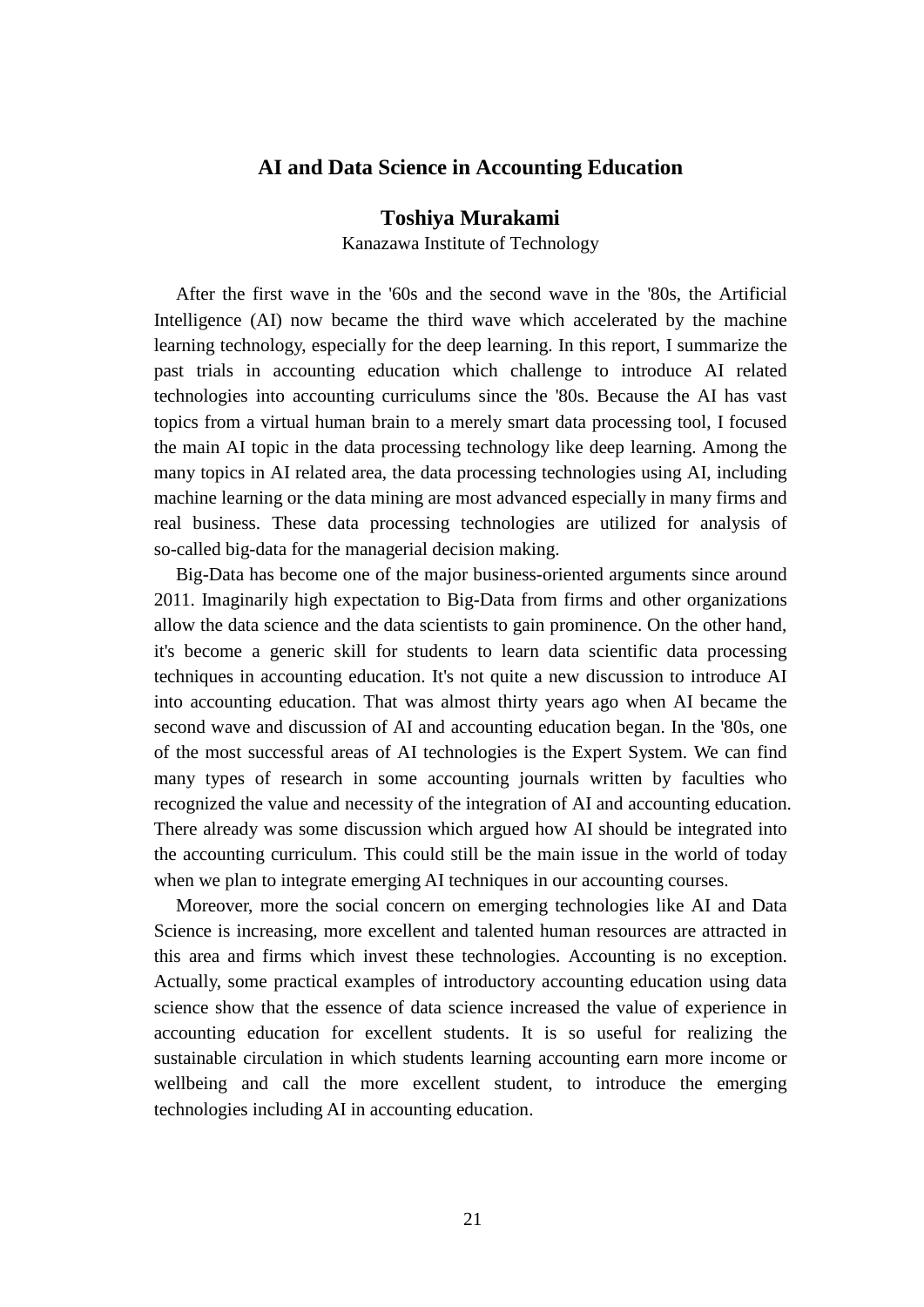### **Session 4: Research on Accounting for SMEs in Japan**

#### **History of Research in Accounting for SMEs in Japan**

**Yasuhiro Shimizu** Kobe University **Reika Tsumura** Onomichi City University

The purpose of this study is to understand how accounting for SMEs has been discussed over time in Japan. By surveying existing documents and accounting literature, we show that accounting for SMEs has been a peripheral area of accounting in general and had not been treated as an independent, special topic. We first show the development of regulations or institutions regarding accounting for SMEs, followed by the trends of accounting literature regarding SMEs after WWII.

In the Meiji Era, Japanese government didn't pay attention toward accounting for SMEs. However, with entering the Showa era, the government began to provide guidance on accounting for SMEs as a part of national economic programs. With the industrial rationalization movement, unified system of bookkeeping for SMEs was promoted. The period shortly after WWII saw an acceleration. With the introduction of blue-form return system for income taxation, the government disseminated bookkeeping method available for SMEs. After the system became well fixed, special attention for accounting for SMEs by the government almost disappeared, partly because of the establishment of a single set of accounting standards, which was applicable to business of whatever size.

Based on the history of accounting for SMEs in general, we then surveyed accounting literature after WWII. We searched books and articles by using National Diet Library Search, and found total of 1,457 documents published in the period from 1949 through 2018. Morpheme analysis on article titles was performed and we prepared the list of frequent keywords of every 10 years. We found that, for several decades after WWII, literature centered around taxation, accounting books, and costing, and, thereafter, number of articles regarding new laws or accounting standards soared when big changes in accounting regulation happened. Accounting for SMEs were closely related to accounting regulation in general, and, as already mentioned, there had been no special focus on accounting for SME until recently.

Notably, Japanese not-for-profit organizations have different accounting standards for different types of organizations. If these ideas related to the common frameworks are introduced gradually, to the extent that their usefulness is recognized, we believe that this would increase transparency and comparability for the benefit of information users.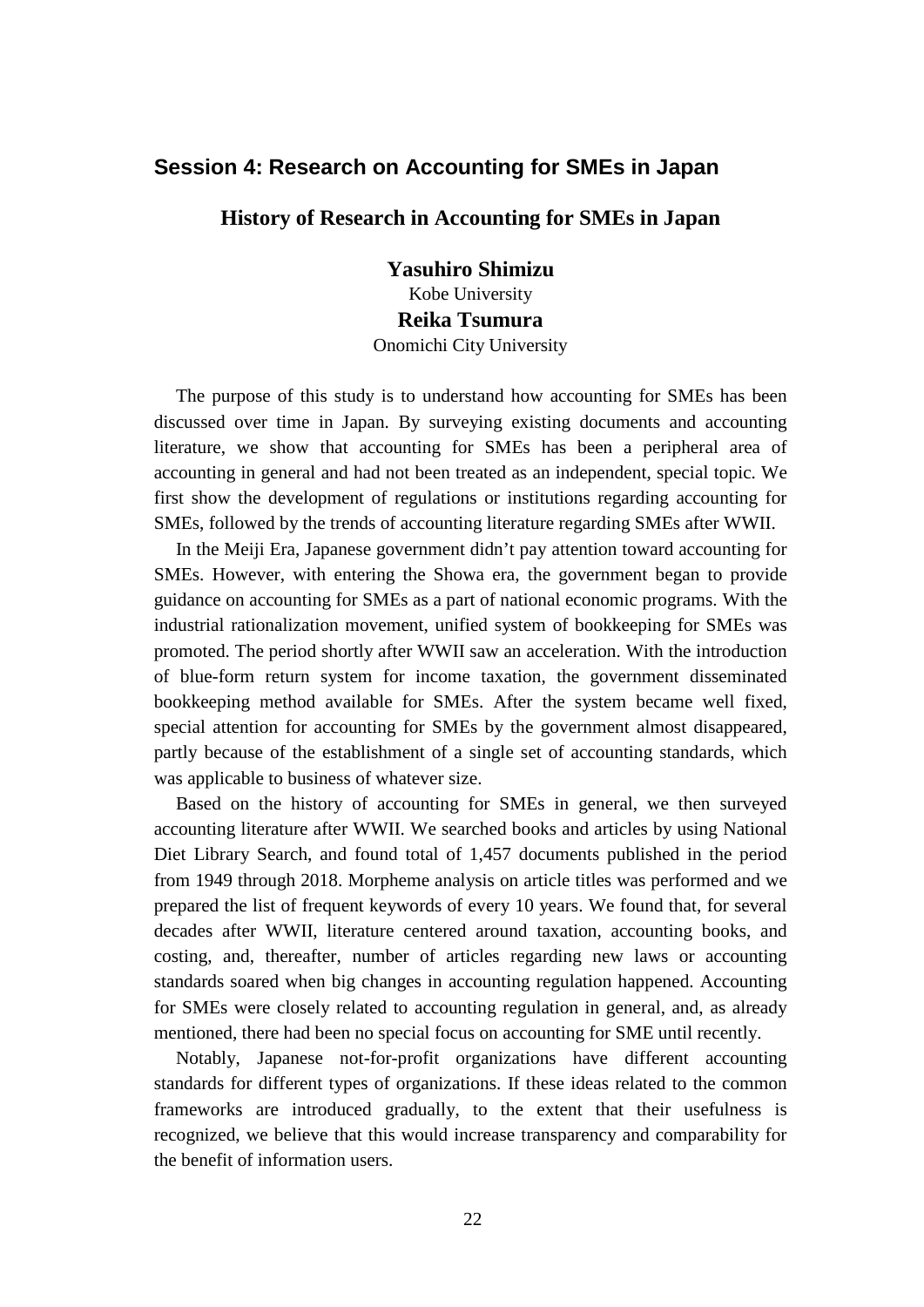## **The use of financial information issued by SMEs in national accounts: a French perspective**

#### **Clémence Garcia**

Gakushuin University

This research introduces the use of accounting information regarding SMEs by the national statistics bureau (INSEE) and various public authorities in France. The reported efficiency and reliability of such uses (OECD, 2004) are supported by two specific features of the French accounting system: its reporting format and the connection of financial and tax reporting.

As far as the reporting format is concerned, it is widely known that the French accounting standards, the *Plan Comptable Général*, were introduced after World War 2 for the purpose of economic planning. For that reason, macro-economic theories, relying on concepts like Gross Domestic Product and Added Value, have played a major role in shaping the French income statement format. Added value and other usual economic indicators are reported directly on the income statement; on top of that accounts numbering facilitates potential reclassifications for non-accounting specialists. This system was designed by the Plan commission in the postwar period for the sake of statisticians who could use accounting information of SMEs in econometrics.

The second feature is that the national statistics bureau can access information sources from other administrations, for example the tax administration. The consequence is that even the data of individual entrepreneurs and SMEs that are not legally required to make their accounts publicly available can be collected. International comparisons like the OECD report on SMEs statistics (2004) pointed out this particularity of the French statistics and concluded that the use of several data sources improved the quality and exhaustiveness of data.

Last, because the national statistics bureau also shares information with the ministries, the Public Investment Bank and some independent bodies, SMEs information is widely disseminated through regulating bodies. In practice, it is used to forecast the impact of some regulatory changes, or to plan investment needs in some industries, or to assess the impact of some fiscal reforms.

To conclude, the use of SMEs information in France is rich and diverse thanks to the collection of appropriate information from various sources that ensure reliability and efficiency of economic measures.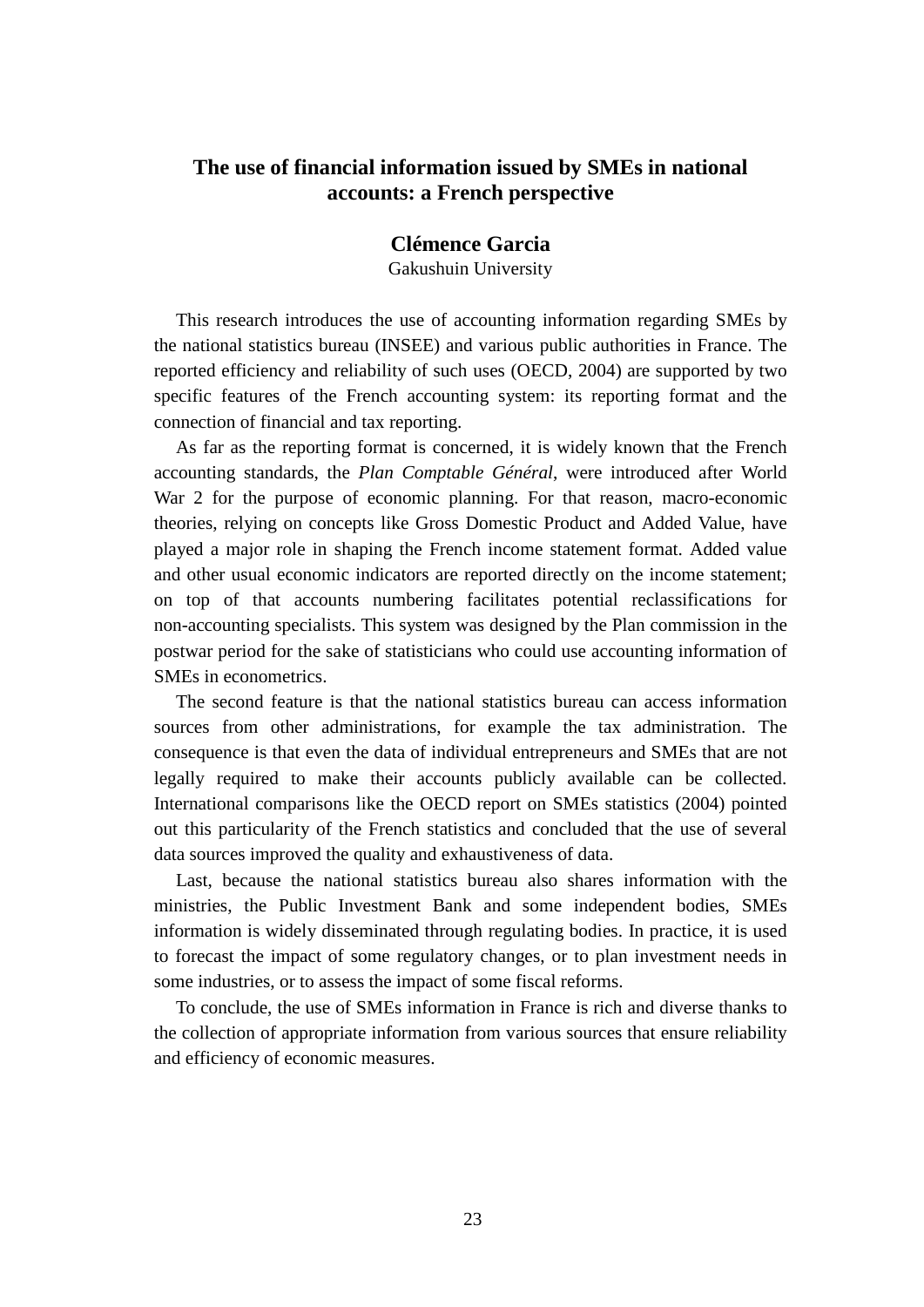#### **Accounting Information in SMEs and Corporate Management**

#### **Nobuyuki Mochizuki**

Prefectural University of Kumamoto

Research on management accounting has mainly focused on large companies, and applicability in large companies has been sought as a research result. On the other hand, research for SMEs has not attracted much attention and is still little.

We recognize that SMEs account for a large share of companies in Japan and need to raise some problems in SMEs; 1) how to use an accounting information in SMEs, 2) a difference in importance of performance indicators between large and small companies, 3) effects of difference in management environment on management accounting of SMEs. Therefore, I conducted interview on companies in Kumamoto to clarify the actual situation.

Result of interview, I clarified three points. First, SMEs give priority to cash management rather than sales and some profit rates. In addition, many SMEs prepare a [statement](https://eow.alc.co.jp/search?q=statement&ref=awlj) of [cash](https://eow.alc.co.jp/search?q=cash&ref=awlj) [receipts](https://eow.alc.co.jp/search?q=receipts&ref=awlj) and [disbursement](https://eow.alc.co.jp/search?q=disbursement&ref=awlj) featuring not only daily cash flow but also capital investment. Second, for performance measurement, they provide motivation from a various perspective; kaizen activity, increasing in salary, advance in office, upskilling, and so on. Any accounting information is used for performance measurement. It means that management control system functions properly. Third, subsidies and tax benefits link to management accounting. Cash management and performance measurement results affect to apply some subsidies or tax benefits. Therefore, many factors like performance evaluation, subsidy, cash statement, have major impacts of management accounting information.

A kind of accounting information to use for management is not different between large and small companies. The difference between SMEs is existence of technology advantage. SMEs having technology advantage exercise cash management using a [statement](https://eow.alc.co.jp/search?q=statement&ref=awlj) of [cash](https://eow.alc.co.jp/search?q=cash&ref=awlj) [receipts](https://eow.alc.co.jp/search?q=receipts&ref=awlj) and [disbursement](https://eow.alc.co.jp/search?q=disbursement&ref=awlj) and budgetary management with predicting the future. In fact, there SMEs proactively use management accounting tools; to prepare a monthly financial statement for segment, cash management, and so on. We need to investigate an impact of top management's mind and organizational climate in SMEs.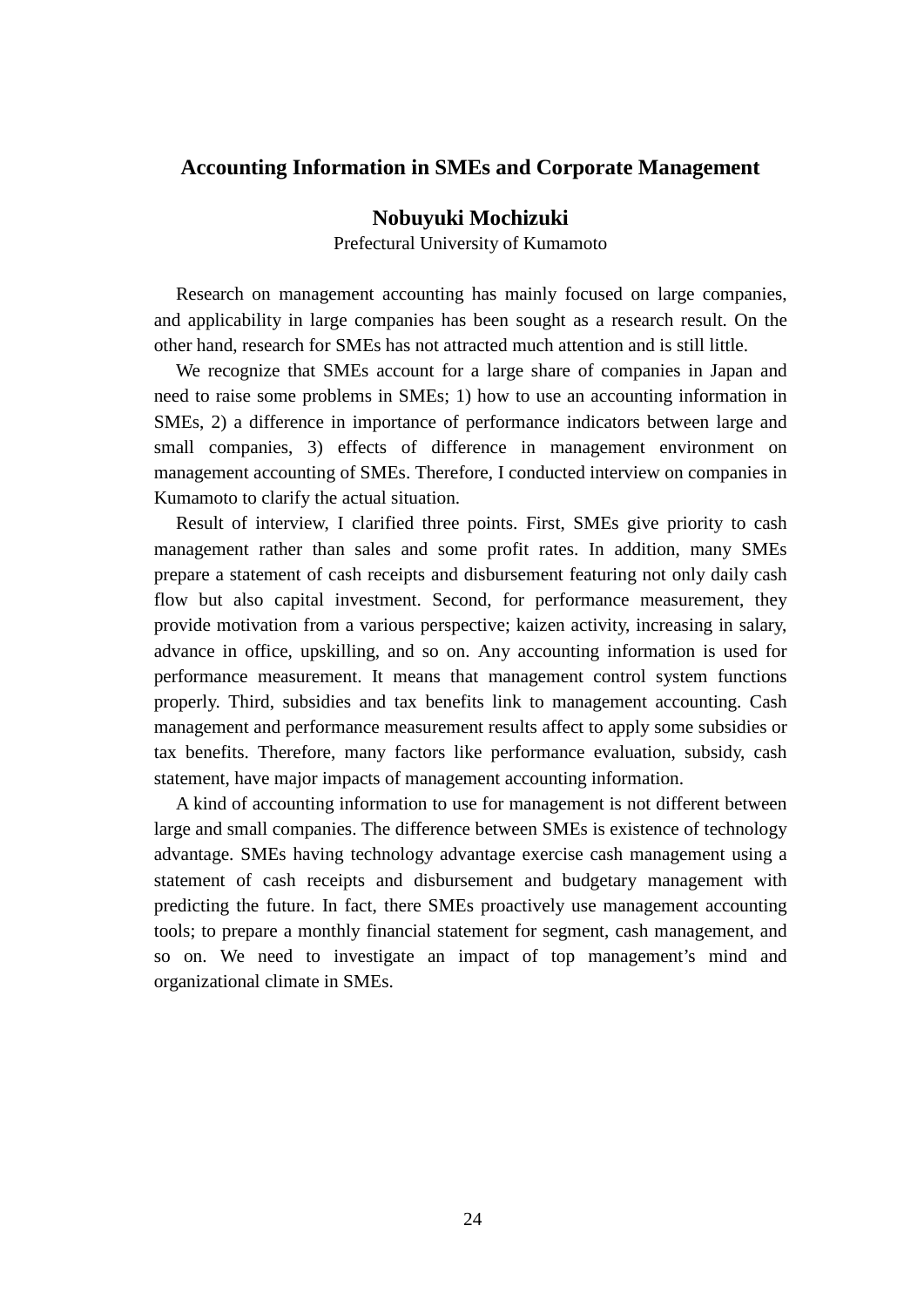## **2018 Annual Conference of JAA Special Committee**

# **Roles of Management Accounting Systems to Facilitate the Exploitation and Exploration of Knowledge (Interim Report)**

#### Chair: **Hiroshi Miya**

Kobe University

The growing literature deals with the relation between managerial accounting and the exploitation and exploration of knowledge. Traditionally, managerial accounting research deal with the problem like how the accounting information (that include both financial and nonfinancial information) is used to improve current practice: to use the resources firm owned more efficiently. These research regard the accounting information as a means of the exploitation of knowledge. Recently, some research focuses on the problem like, whether some managerial accounting practice hinders innovation or facilitate innovation. These research regards accounting information as a means to seek a new opportunity for firms, that is to say, the exploration of knowledge. It is also regarded as the important question that how managerial accounting affect the organizational ambidexterity (the ability to pursue both exploitation and exploration simultaneously).

Within this context, this special committee empirically investigates the relation between managerial accounting and the exploitation and exploration of knowledge (including organizational ambidexterity) using a variety of methodologies. We set four levels of organization that consist of individual level, group level, firm level, and inter-firm level and investigate the problem in each level. We had already started many projects, and we presented two of them in the interim report.

The first project explores the characteristics of the management control systems that facilitate ambidexterity. Based on survey data, the findings indicate that the PDCA (Plan-Do-Check-Action) cycle is positively associated with radical innovation and that is contrary to prior literature. This finding suggests the possibility that the PDCA cycle facilitates radical innovation of firms.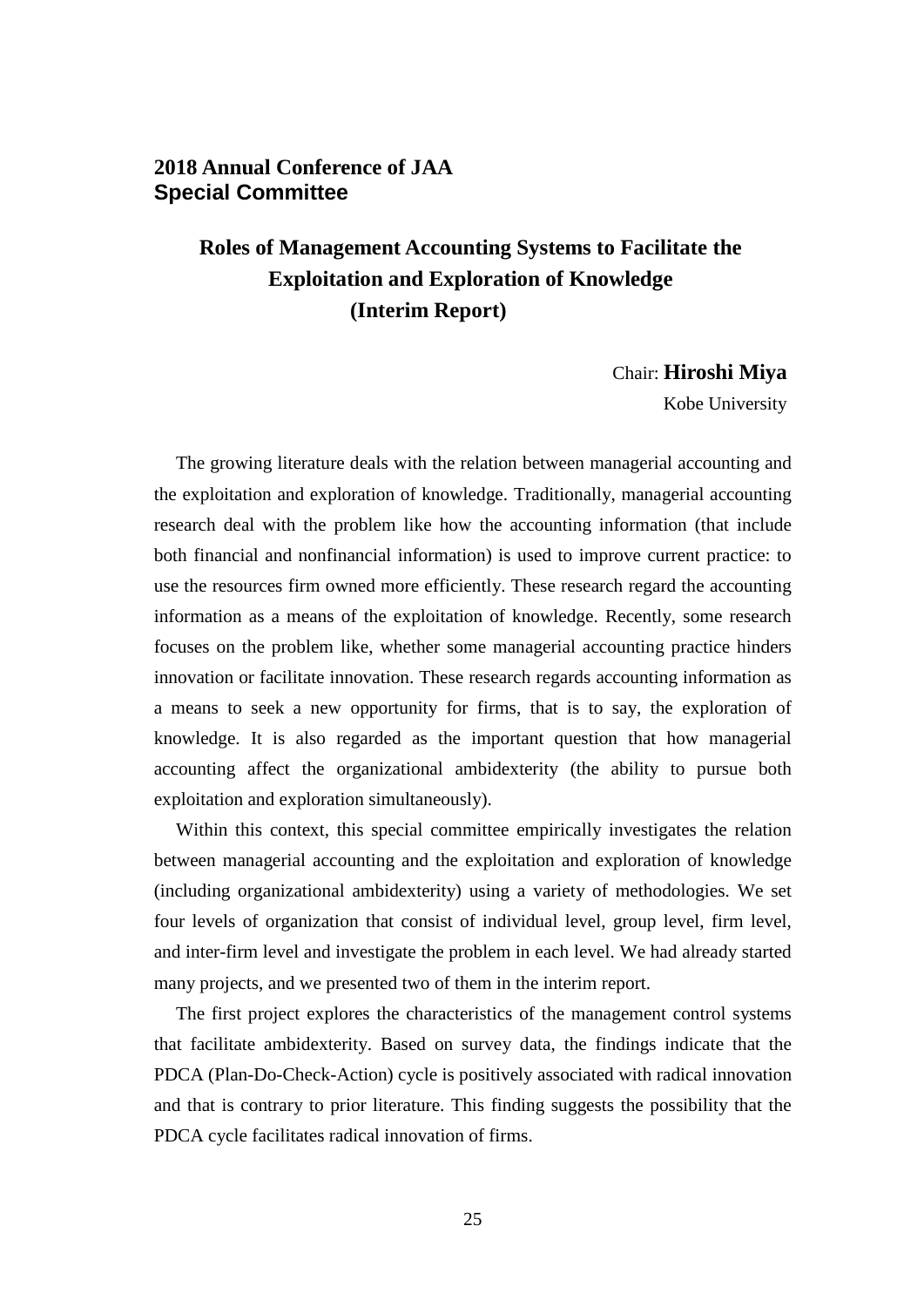The second project focuses on the gap between the established knowledge of accounting and practice. Especially, this project points out that there is the gap between the theoretical prediction and actual behavior of firms about the proportion of variable cost under a particular circumstance. According to textbooks of management accounting, a firm should raise the proportion of variable cost on the occasion of high uncertainty to deal with the variance of demand. According to the empirical analysis using archival data in this project, however, the phenomenon that the fixed cost of firms tends to increase in the proportion of the degree of uncertainty (in other words, the variable cost of firms tend to decrease in the proportion of the degree of uncertainty).

Chair: Hiroshi Miya (Kobe University)

Member: Kohei Arai (Gunma University)

Keisuke Oura (Ritsumeikan University) Takaharu Kawai (Doshisha University) Yuichi Kubota (Nanzan University) Junya Sakaguchi (Nagoya University) Tomohiro Sakuma (Matsuyama University) Ikuko Sasaki (Tohoku Gakuin University) Yoshitaka Shirinashihama (Yamagata University) Takeyoshi Senso (Chuo university) Satoshi Taguchi (Doshisha University) Kazunori Fukushima (Chuo University) Kenji Yasukata (Kindai University) Meiling Liu (Kagoshima University)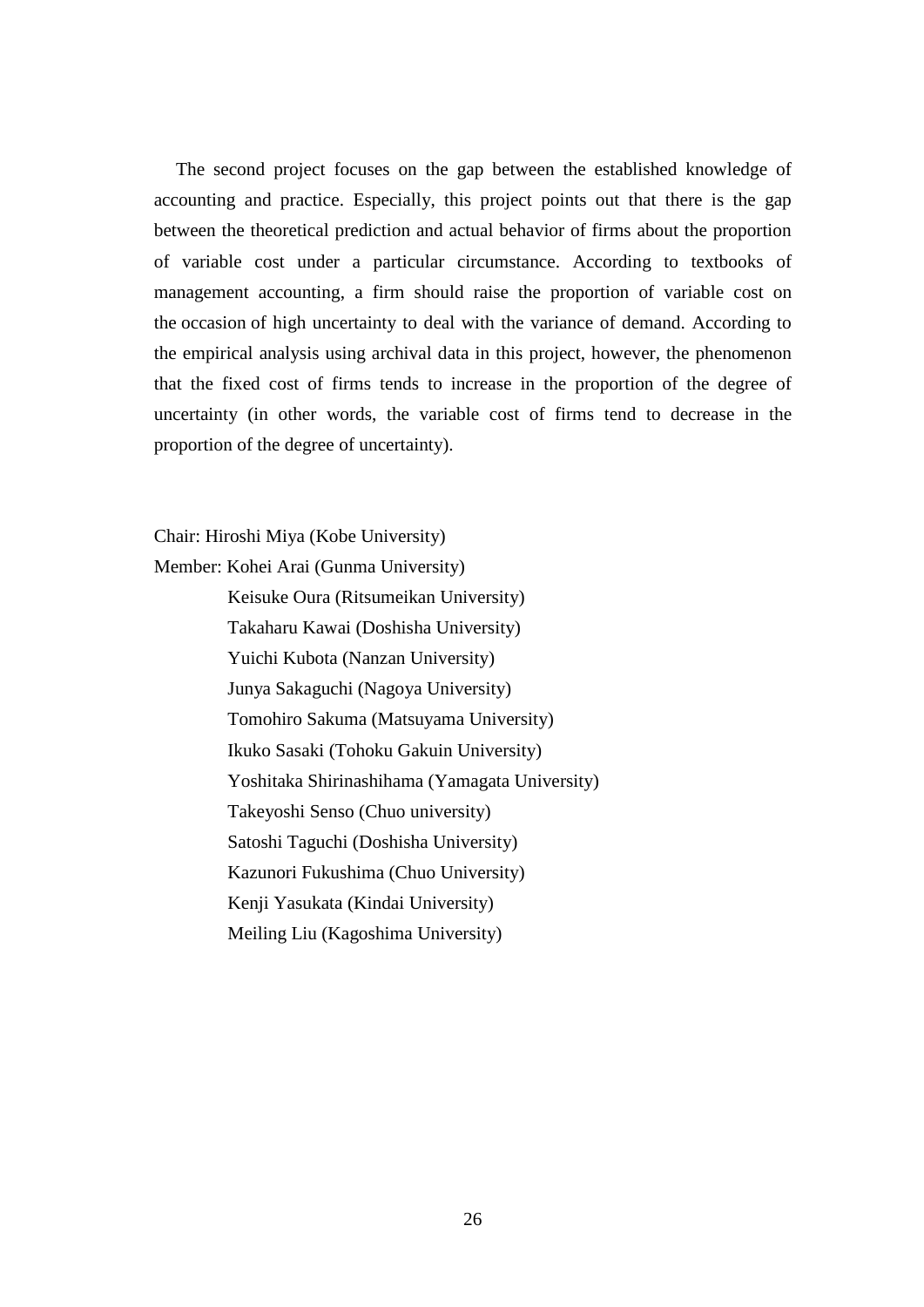## **Special Committee**

## **Comprehensive Study on the Design of Accounting System (Final Report)**

#### Chair: **Shinya Saito**

Yokohama National University

Accounting information is the reflection of economic events of entities. However, it could affect a company's behavior. Therefore, in order to design accounting systems, such as accounting regulation and accounting standards, it is necessary to fully take the affections side into consideration. However, there is not enough accumulation of the research on the affects, at present. Moreover, since it is a premise that social systems are accepted in society, stability and fixed durability are called for. Therefore, in order to design accounting systems, it is necessary to fully take the basis of theoretical consistency into consideration. The purpose of this research is to consider comprehensively the design of the accounting systems. Then, this research will specify the factors to be considered at designing the accounting systems and aim at contributing to the review after the enforcement. This final report has six parts.

In the first part (Bases of deigning accounting system), after the explanation of the meaning to set up the theme, conditions as restriction on designing accounting system are considered. In Japan, there are the problems, such as unbalance of participation and complication of procedure, while the transparency of a deliberation process is high. And the basic subjects and the factors which draw the legitimacy of accounting standards are investigated from the viewpoint of a social consent. In relation to legitimacy of accounting standards, the problem is where the standards-setting body should be place in the society. In addition, in a case of cost auditing on defense equipment, using accounting information for control is considered by model approach. In second part(problems on accounting regulations and accounting systems), from the viewpoint of accounting regulation, some problems are pointed out. First, it is pointed out, that information content with relation to segment information, quarterly report and disclosure items by Financial Instruments and Exchange Law, should be enriched. Second, in company law, necessity of devise to deal with IFRS, dividend limitation on consolidated base and making GAAP for private companies clear. And as existing problems in company law, dividend from payed-in capital and treatment for treasury stock, et al. Third, it is pointed out, that changes of so-called "triangle structure" has effects on company's behavior. In addition, influences by tax law, especially in relation to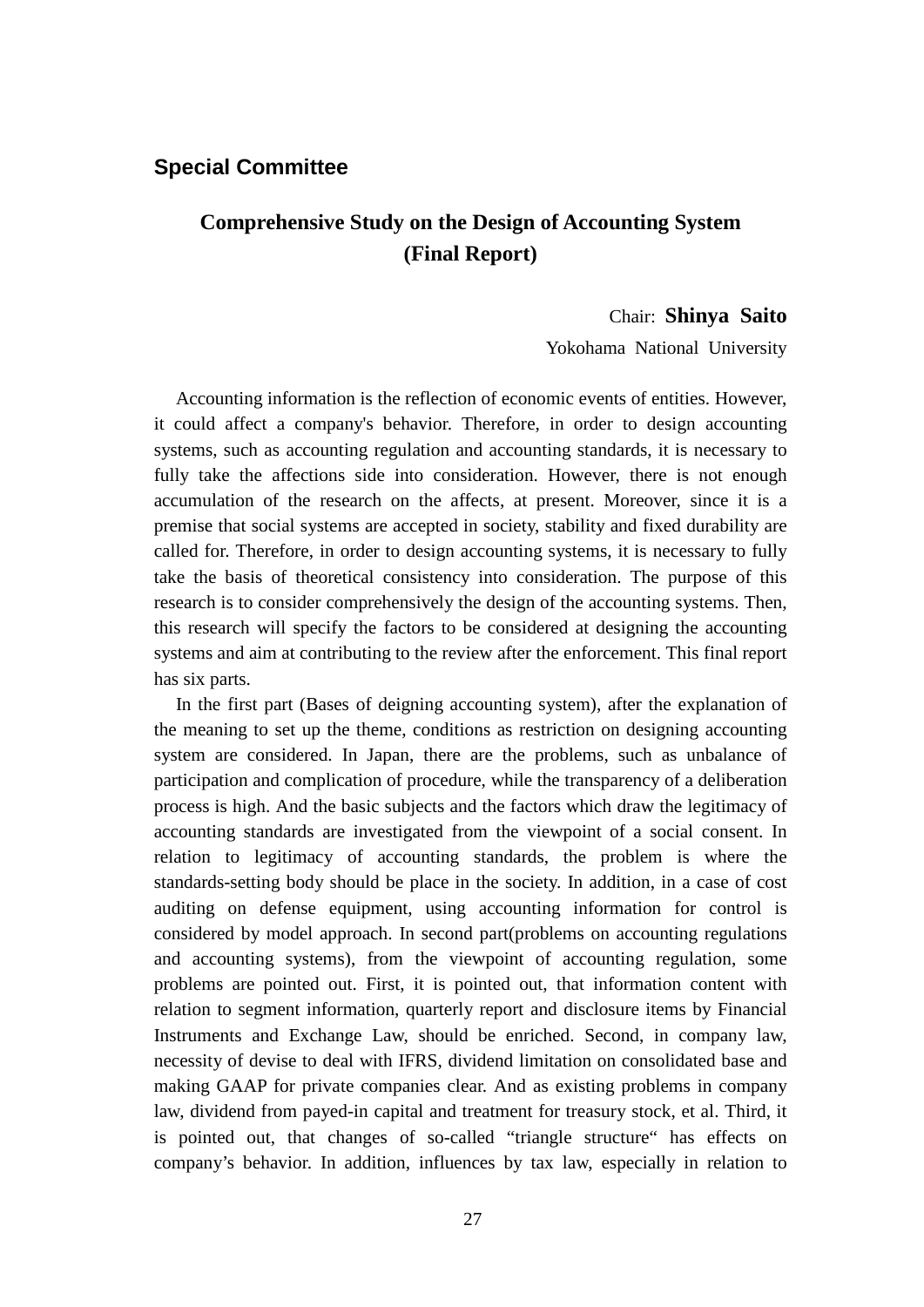revenue recognition and depreciation, are investigated. In third part(normative approach on accounting standards), the accounting standards are investigated from the viewpoint of the normative consistency. The standards which are concretely considered are revenue recognition, financial instruments, paid stock option under certain conditions, asset retirement obligation, business combination and insurance products. In the fourth part(empirical approach on accounting information), the verification results of empirical researches are mentioned. In Japan, there are the tendency which net deferred tax asset is increasing, a significant relation between a deferred income tax and stock prices. And companies that introduced defined contribution retirement benefit system, increased expenditure for R&D and human resources, as a result, the financial performance was gone up. Moreover, there is loss evasive behavior in relation to the expression of comprehensive income. In addition, it is investigated, how thought of IFRS influenced management accounting. In fifth part (choosing accounting standards), it is pointed out, that principle-based standards reduce transaction cost. Then, the present situation and problems on separation between consolidated and individual financial statements are considered. And the condition that companies apply voluntary IFRS, investigated by game theory. Finally, in sixth part (the structure and problems on designing accounting system), the results of our research are summarized.

Chair: Shinya Saito (Yokohama National University) Members: Kazuki Ikushima (Iwate Prefectural University) Takefumi Ueno (University of Shizuoka) Yasuhiro Ohta (Keio University) Satoshi Ohtaka (Yokohama National University) Shigeo Ohtsuka (Chiba University) Katsuyuki Kanda (Okayama University) Akihisa Kimura (Yokohama National University) Kouji Kurata (Rikkyo University) Kenji Kometani (Tohoku University) Nobuhiko Sato (Kumamoto Gakuen University) Masatsugu Sanada (Shujitsu University) Tomonari Shinoda (Hokkaido University) Kazumi Suzuki (Kobe University) Tomohiro Suzuki (Asia University) Takefumi Tamura (Chuo University) Akihiro Noguchi (Nagoya University) Miho Furuta (Konan University) Masao Yanaga (Tsukuba University) Yasuhiro Yamada (Rikkyo University) Yan Lee (Nanzan University)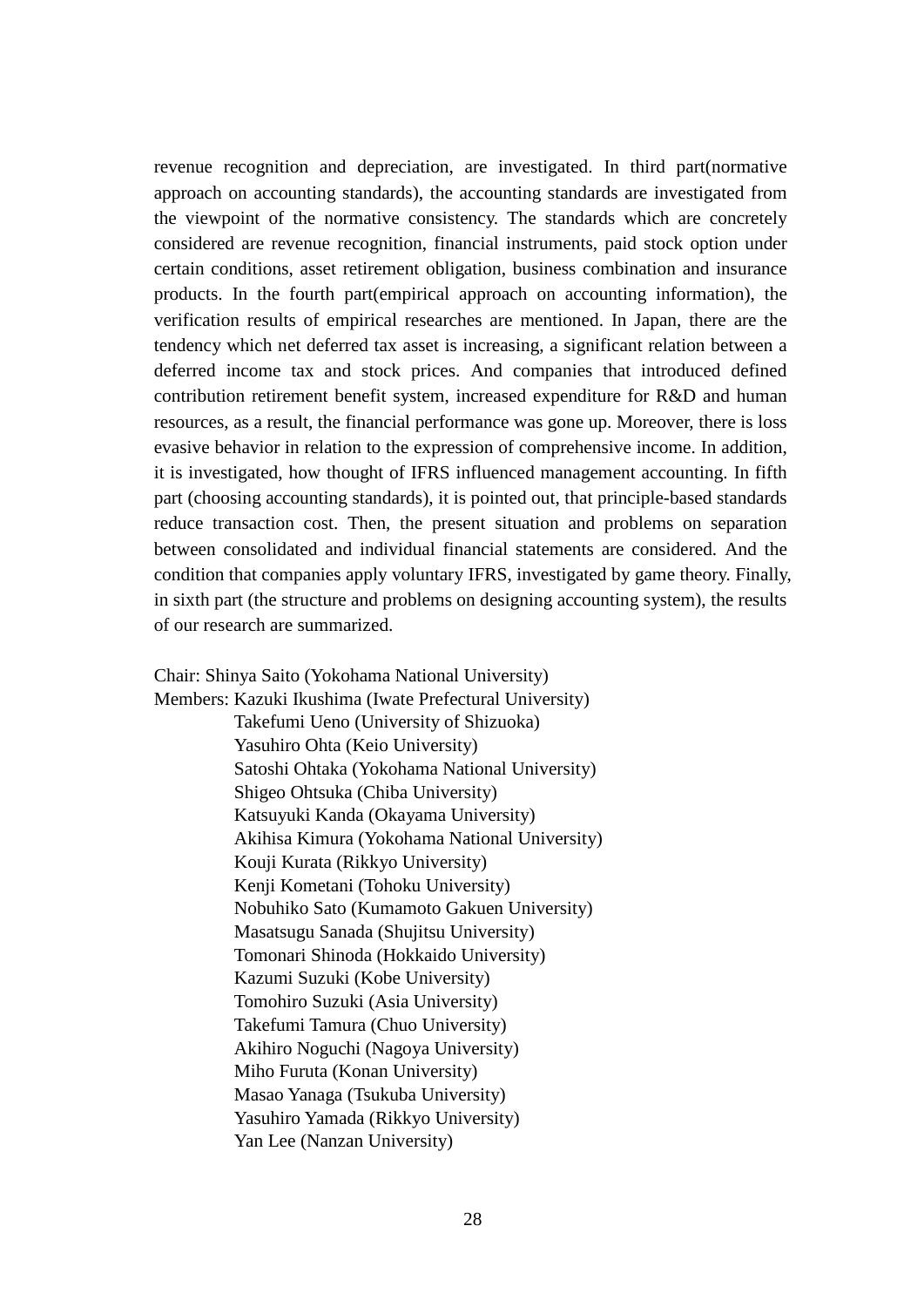## **2018 Annual Conference of JAA Study Group**

## **Research on accounting issues concerning revenue from contracts with customers in Japan (Interim Report)**

Chair: **Takashi Sasaki** Hitotsubashi University

On March 30, 2018, Accounting Standards Board of Japan Statement No. 29, "Accounting Standard for Revenue Recognition" (hereinafter referred to as "No. 29") was issued by the Accounting Standards Board of Japan. This standard, forced to be applied to listed companies from the fiscal year starting after April 2021, has contents corresponding to International Financial Reporting Standard No.15 "Revenue from contracts with customers" (published by the International Accounting Standards Board in 2014) and Topic No.606 (published by the Financial Accounting Standards Board in 2014).

The research purpose of this study group is to present problems and their solutions that may arise in accounting for new revenue recognition criteria, i.e. preparation of financial statements, auditing, taxation and other areas. In order to achieve this purpose, we conduct historical research, theoretical research and empirical research.

In this interim report, firstly, from the viewpoint of historical research, the concept of "realization" which is a criterion of traditional revenue recognition is considered.

Secondly, from the viewpoint of theoretical research, based on the accounting theory of the United States and Germany that have had a strong influence on Japanese accounting, we analyze the basic concept of the new revenue recognition criterion. In addition, through the theoretical examination of No. 29, the new revenue recognition criterion not only affects the revenue but also has a major impact on the concept of the corresponding expenses, and in some cases, changes the concept of "Matching Principle". This is thought to have a significant effect on accounting theory and practice.

Thirdly, from the viewpoint of empirical research, the following three points were preliminarily verified. (1) Value relevance of revenue information, (2) discretionary revenue adjustment behavior by management, (3) impact on Japanese companies by application of No. 29. Through preliminary analysis and investigation, several empirical issues were presented.

In the next year, we will expand and develop the above research subjects. In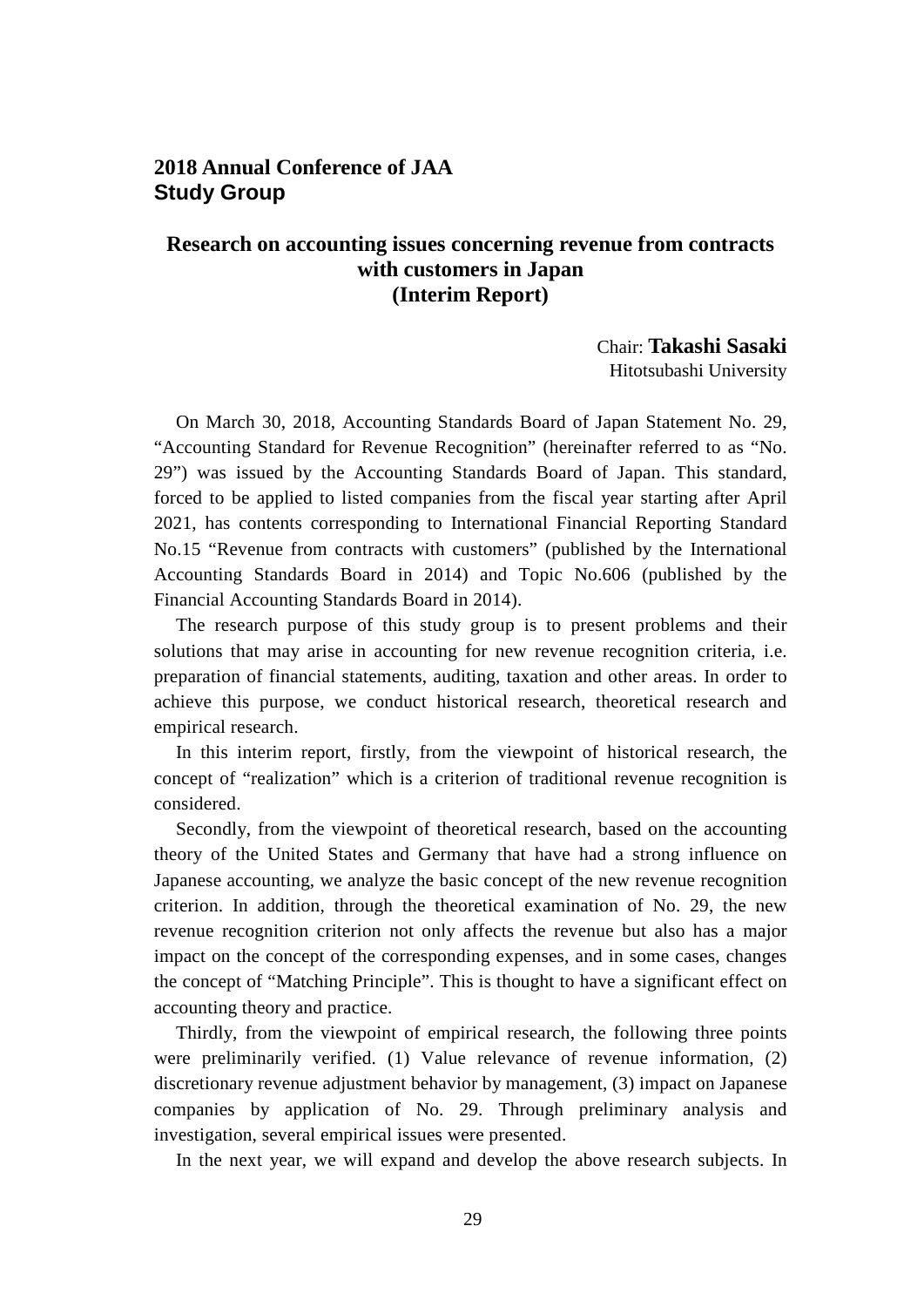addition to this, we think that it is necessary to observe directly the actual situation which is not clarified only by the literature and published materials of the standard setter entity.

Therefore, we will conduct an interview and questionnaire survey for listed companies and audit firms, and reexamine the practical problems and their solutions associated with No. 29 application.

In other words, assuming forced application of "No. 29", in order to achieve the research purpose, we will (1) refine the research contents so far and (2) conduct a wider and more diverse analysis. As a result, the final report will be more fulfilling.

Chair: Takashi Sasaki (Hitotsubashi University) Members: Yoshiyuki Kaneko (Teikyo University) Kenji Kometani (Tohoku University) Ryosuke Nakamura (University of Tsukuba) Kazuhiro Nishiyama (Teikyo University) Satoru Otaka (Yokohama National University) Michihiro Ozawa (Rikkyo University) Makoto Tsukahara (Teikyo University) Yasuhiro Yamada (Rikkyo University) Tomoya Yoshida (Chuo University)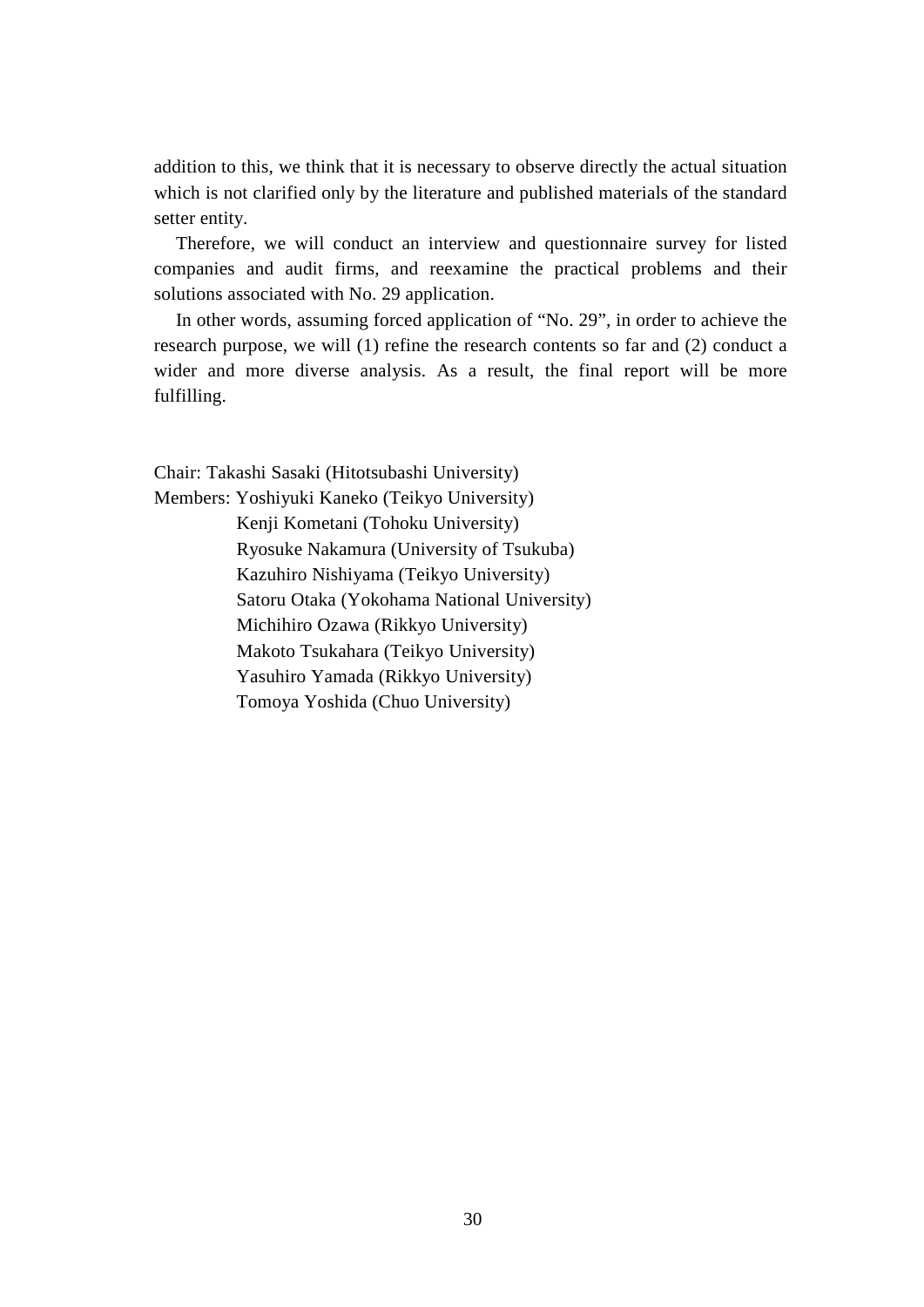## **Study Group**

## **Many-sided and synthetic research of the accounting in China: based on the historical and comparison institutional analysis (Final Report)**

Chair: **Ichiro Mizuno** Kansai University

Accounting reform of the present-day China (the People's Republic of China) began from the "accounting standards for business enterprises" and the "general rules of business finance" in July, 1993. Accounting reform in China brought about a big change which is called to "the big storm of accounting". Internationalization of accounting system in China was also advanced quickly. Also in accounting domains (such as financial accounting, managerial accounting, audit, and internal control etc.), the international accountancy practice and the result of accounting research have been taken in.

In this research, we catch the accounting in China from many sides, being based on the methodology of comparative system analysis, and by historical and clarifying synthetically about the feature of the present-day accounting in China.

The 1st subject tackled historical research of the accounting theory, accounting system, accounting practice, and accounting cultures which have formed the present-day accounting in China. The 2nd subject clarified the status and feature of the present-day accounting in China. The 3rd subject tackled accounting research of China, the status and feature of accounting education of China. In addition, it was also important to clarify the certified public accountant system of China, the cultivation system of the accountant of Chinese companies.

The final report of this study group consisted of the following:

- Chapter 1 History and Development of Business Accounting in China.
- Chapter 2 Western Double Entry Bookkeeping: Propagation to Modern China.
- Chapter 3 Present-day Chinese Accounting and Comparative Institutional Analysis.
- Chapter 4 History of Taiwan Accounting System, and Development.
- Chapter 5 Conceptual Framework of Accounting Theory in China.
- Chapter 6 Accounting System Reform in China.
- Chapter 7 Influence of Chinese Accounting System and IFRS.
- Chapter 8 Maintenance and Subject of Internal Control System in China.
- Chapter 9 History and Present Condition of Accounting Education in China.
- Chapter 10 About Accounting Education and Researcher Training in China.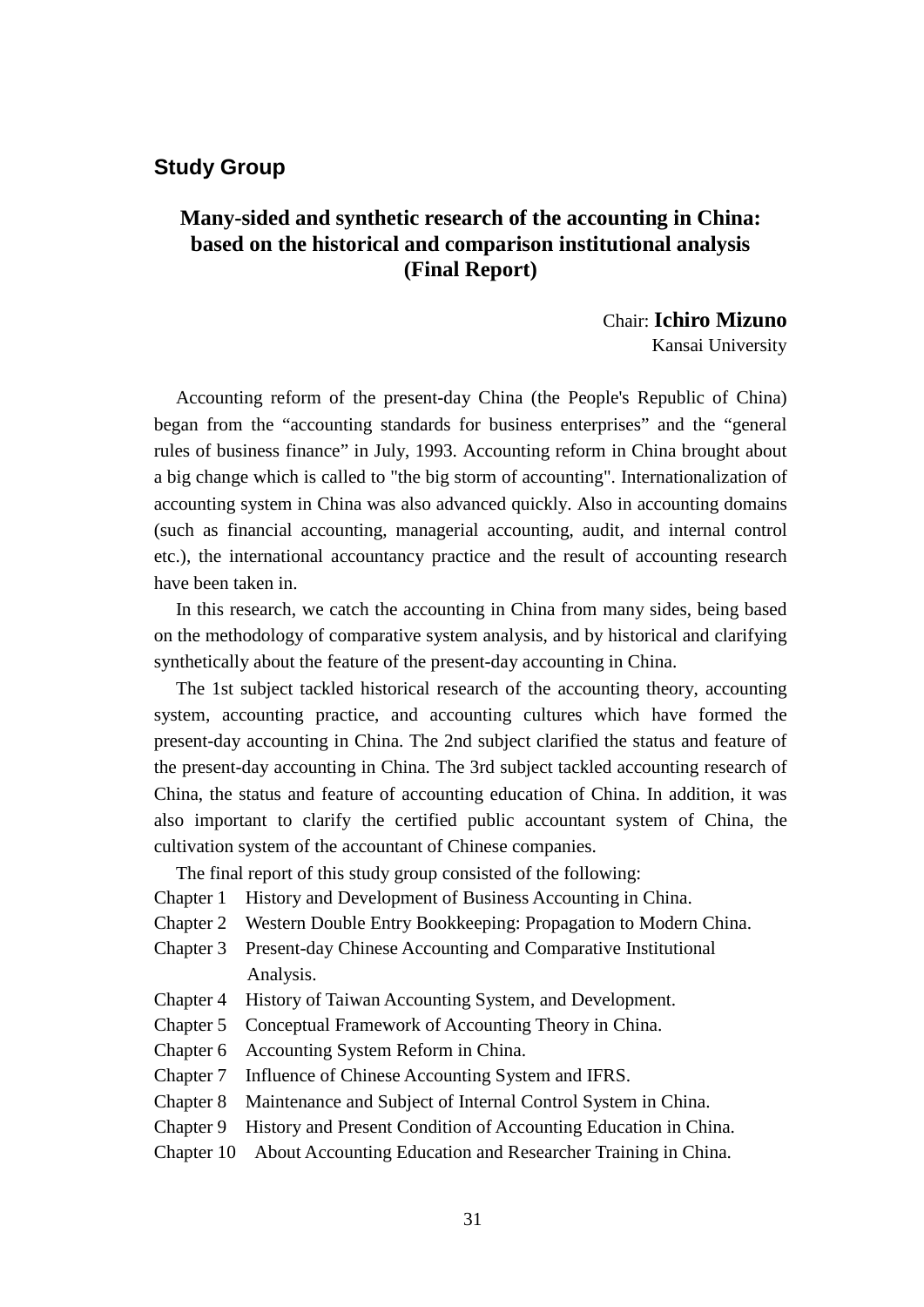| Chapter 11 Feature of Accounting Education in China.                        |
|-----------------------------------------------------------------------------|
| Chapter 12 Development of Management Accounting in Chinese Companies:       |
| Focusing on Haier's Interview                                               |
| Chapter 13 Introduction and application of Western management accounting in |
| China.                                                                      |
| Chapter 14 Present Condition and Subject of Cost Accounting in China.       |
| Chapter 15 Introduction and evolution of Japanese management accounting in  |
| Chinese companies.                                                          |
| Chapter 16 Evolution of Market Competition Mechanism Observed by            |
| Management Accounting of Chinese Companies.                                 |
|                                                                             |

Chapter 17 Environment management accounting of Chinese companies.

Chair: Ichiro Mizuno (Kansai University)

Members: Zhiqiang Bu (Osaka City University) Ling Feng (Tokyo University of Science) Yan Li (Takushoku University) Qingyun Lin (Nagoya University of Foreign Studies) Shoji Oka (Kansai University) Masakatsu Oshima (Asia University) Lanlan Shao (Sapporo Gakuin University) Meiling Sun (University of Marketing and Distribution Sciences) Jing Tao (Okayama Shoka University) Zhi Wang (Sophia University) Yu Wang (Kwansei Gakuin University) Wei Wei (Kyushu Sangyo University) Yang Xu (Nagasaki University) Xuebing Qiao (Takushoku University, part-time lecturer) Bowei Zhong (Asia University, part-time lecturer)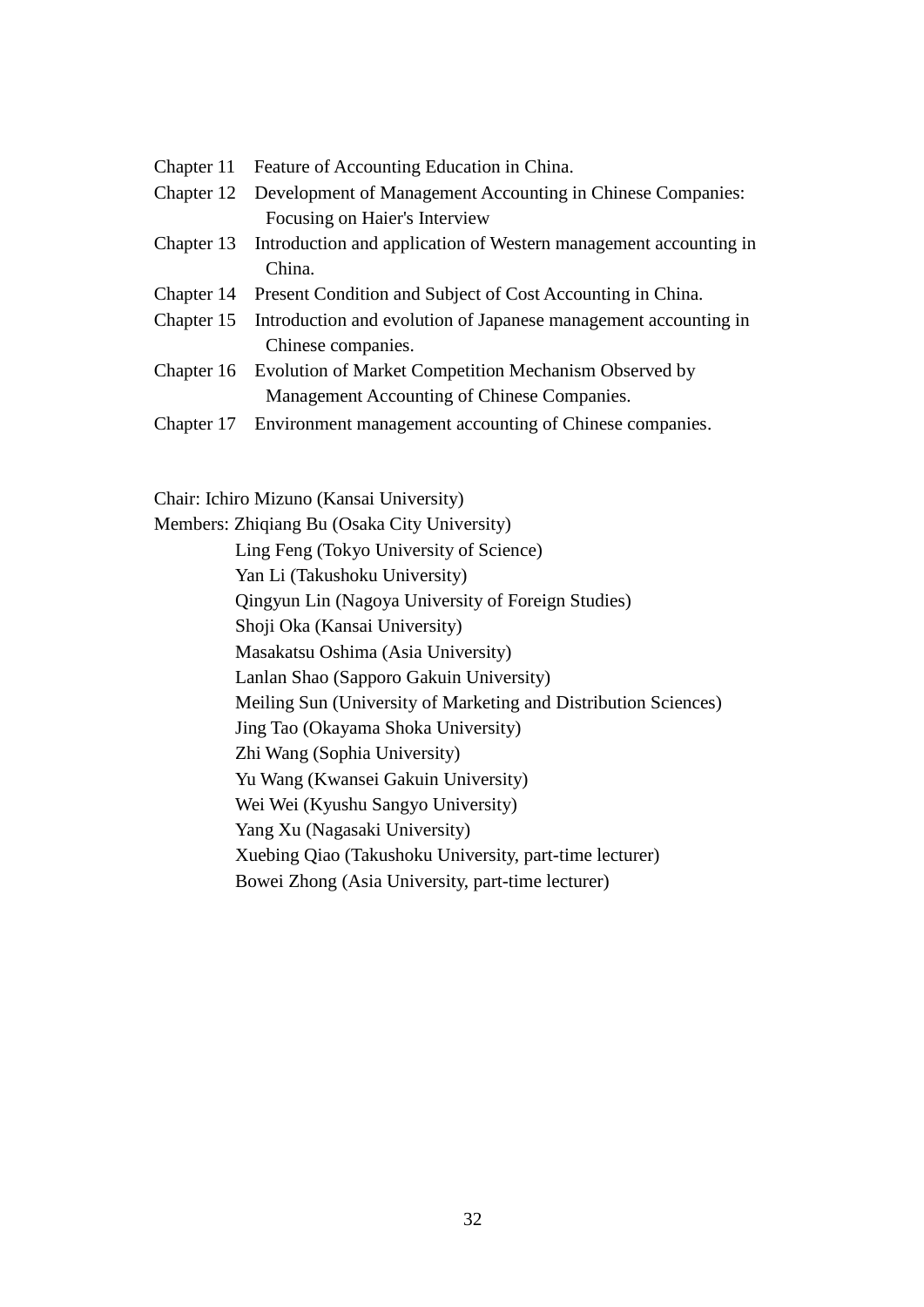## **2018 Annual Conference of JAA International Session**

**Off-Auction Repurchase Announcement Timing** Hironori Kawase**,** Kyushu Sangyo University

## **Foreign Investors and Implied Cost of Equity Capital: Evidence from Korean Stock Market**

Chang Seop Rhee, Sejong University Hong-min Chun, Chungbuk National University

## **The Impact of Business Strategy, Managerial Incentives, and Tenure on Firm CSR Engagement**

Chih-Wei Peng, National Changhua University of Education

## **Asymmetric Cost Behavior of Mutual Savings Banks: Evidence from Korea**

Byung-Gi Kim**,** Ph. D. in Business Administration Financial Supervisory Service

Wan Suk Ko, Hankuk University of Foreign Studies Yong-Sik Hong, Hansung University

## **Survey Research on Earnings Quality: Evidence from Japan**

Masumi Nakashima, Kanazawa Gakuin University

## **The Effect of Institutional Ownership on Innovation: New Evidence** Chunlai Ye, Texas A & M International University Lin-Hui Yu, National Taiwan University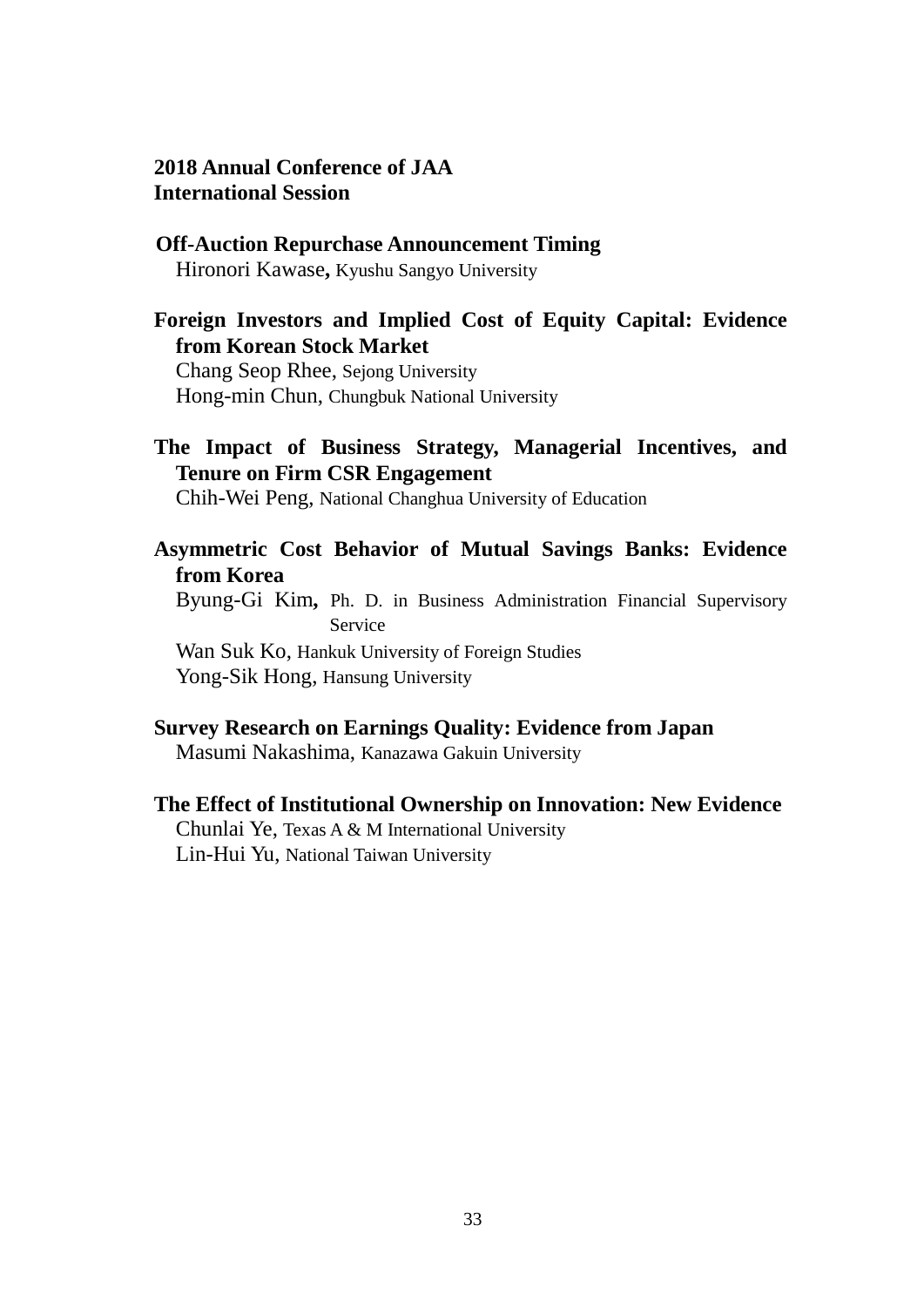## **2018 Annual Conference of JAA English Session**

- **A Meta-Analysis of Determinants on Management Forecast Error** Xiaobai Zhang, Nagoya University
- **An Analysis of the Features Predicting Bankruptcy of Newly Formed Japanese Small and Medium-Sized Firms Using Machine Learning Techniques**

Hong Xu, Nagoya University

**Corporate Level Determinants of Integrated Reporting: Evidence from Japan**

Taslima Akhter, Kwansei Gakuin University

**Do in Rome as Roman's? The Effect of CEO's Overseas Background on Financial Reporting Quality**

Junjian Gu, Tsukuba University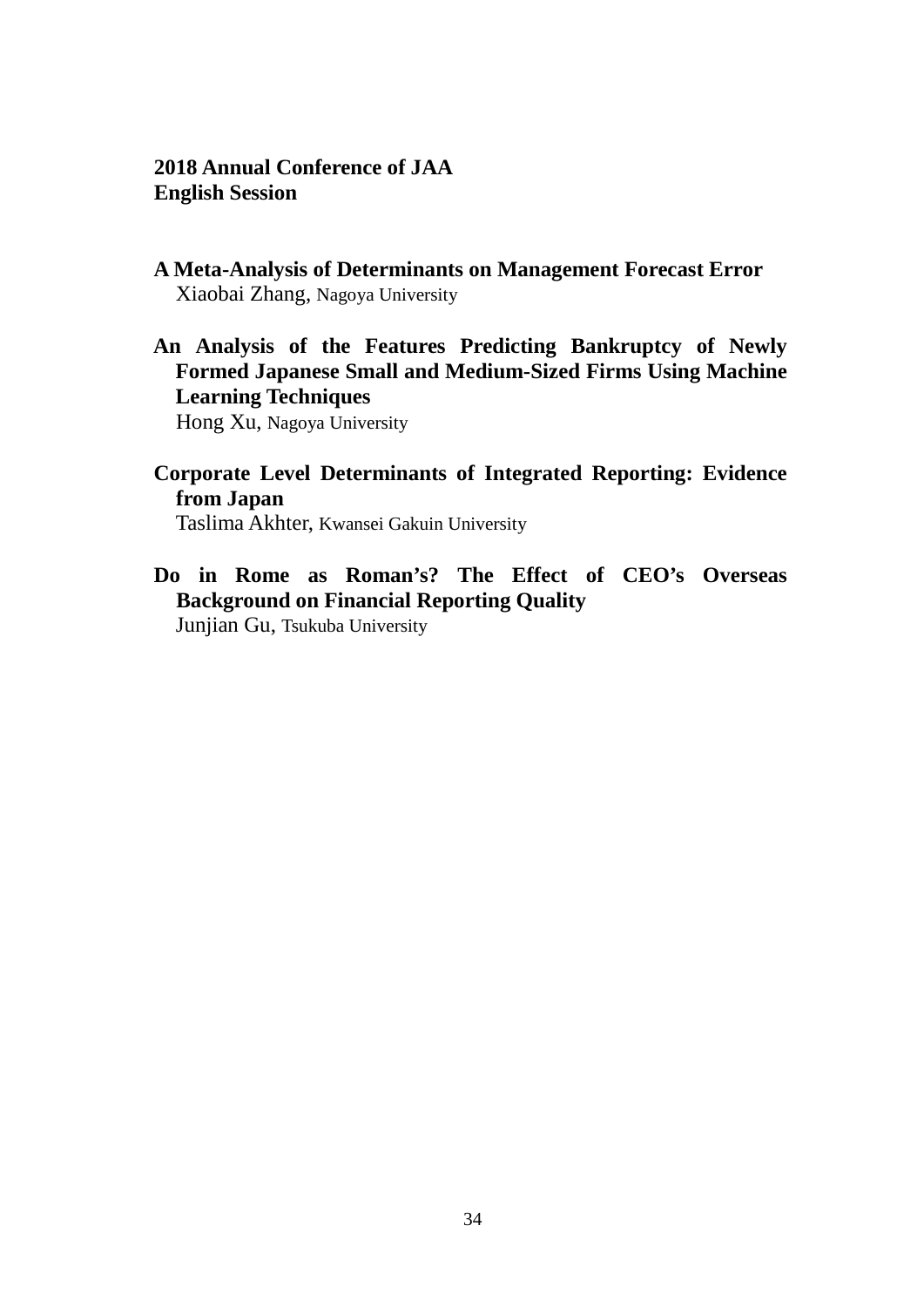## **2018 Annual Conference of JAA Regional Reports**

## Hokkaido Region

# **Satoshi Imamura**

Hokkai-Gakuen University

The regional meetings were held in 2018 as follows.

- 1. The 93rd Regional Meeting at Sapporo Convention Center on 26 May 2018.
	- (1) "A Comparison of Auditing Standards and GAAS," Jun Hiyama, Sapporo Gakuin University.
	- (2) "The Trends of Education of Japanese-style Bookkeeping in China," Masaaki Ohara, Hokusei Gakuen University.
- 2. The 94th Regional Meeting at Hokkai-Gakuen University on 1 December 2018.
	- (1) "A Survey of Management System Practices in Hospitals," Hiroyuki Sekiya, Hokkai-Gakuen University.
	- (2) "Current Status and Issues of University Accounting Education for Smalland Medium-sized Entities," Yoshiyuki Nakanishi, Hokkai School of Commerce.
	- (3) "Relationship of the Ultra-high Retirement Pay and the Corporate Governance," Jo Sakurada, Hokkaido University and Tomotaka Yanagida, Doctoral Course, Hokkaido University.
	- (4) "Reform of the Independent Auditor's Report in France," Akira Kanie, Hokkaido University.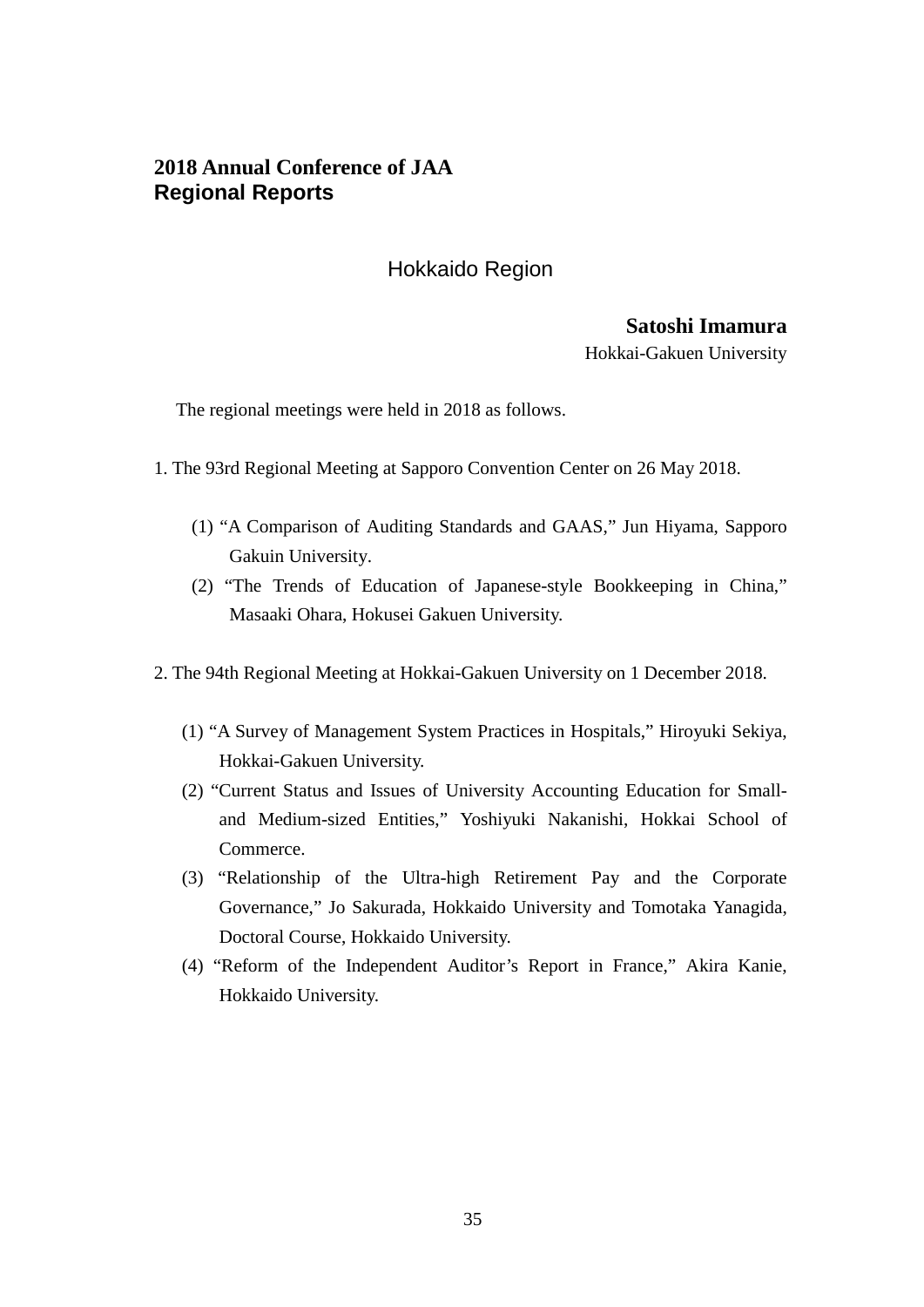## Tohoku Region

**Masateru Narikawa**

Tohoku Institute of Technology

The regional meetings were held as follows;

- 1. The 94th Meeting, October 27, 2018 at Yamagata University
- (1) "Accounting Issues on Recognition and Measurement of Revenue," Tomohisa Hirano, Fukushima University.
- (2) "A Study on Revenue Recognition: Clarification of Related Issues," Tomohiro Abe, National Institute of Technology, Fukushima College.
- (3) "Ownership Structure and Timely Loss Recognition," Yoshitaka Ohashi, The University of Aizu.
- 2. The 95th Meeting, March 16, 2019 at Tohoku University
- (1) "Examination of Cost and Profit Calculation in Asset Retirement Obligations," Kazuki Ikushima, Iwate Prefectural University. Discussant: Shuhei Kinugawa, The University of Nagano.
- (2) "A Study on the Relationship between Revenue Recognition and Income," Tomohiro Abe, National Institute of Technology, Fukushima College. Discussant: Masateru Narikawa, Tohoku Institute of Technology.
- (3) "Accounting in Agriculture: Profit Analysis of Listed Firms," Shuko Naito, Hirosaki University. Discussant: Fumihiko Nakamura, The University of Nagano.

36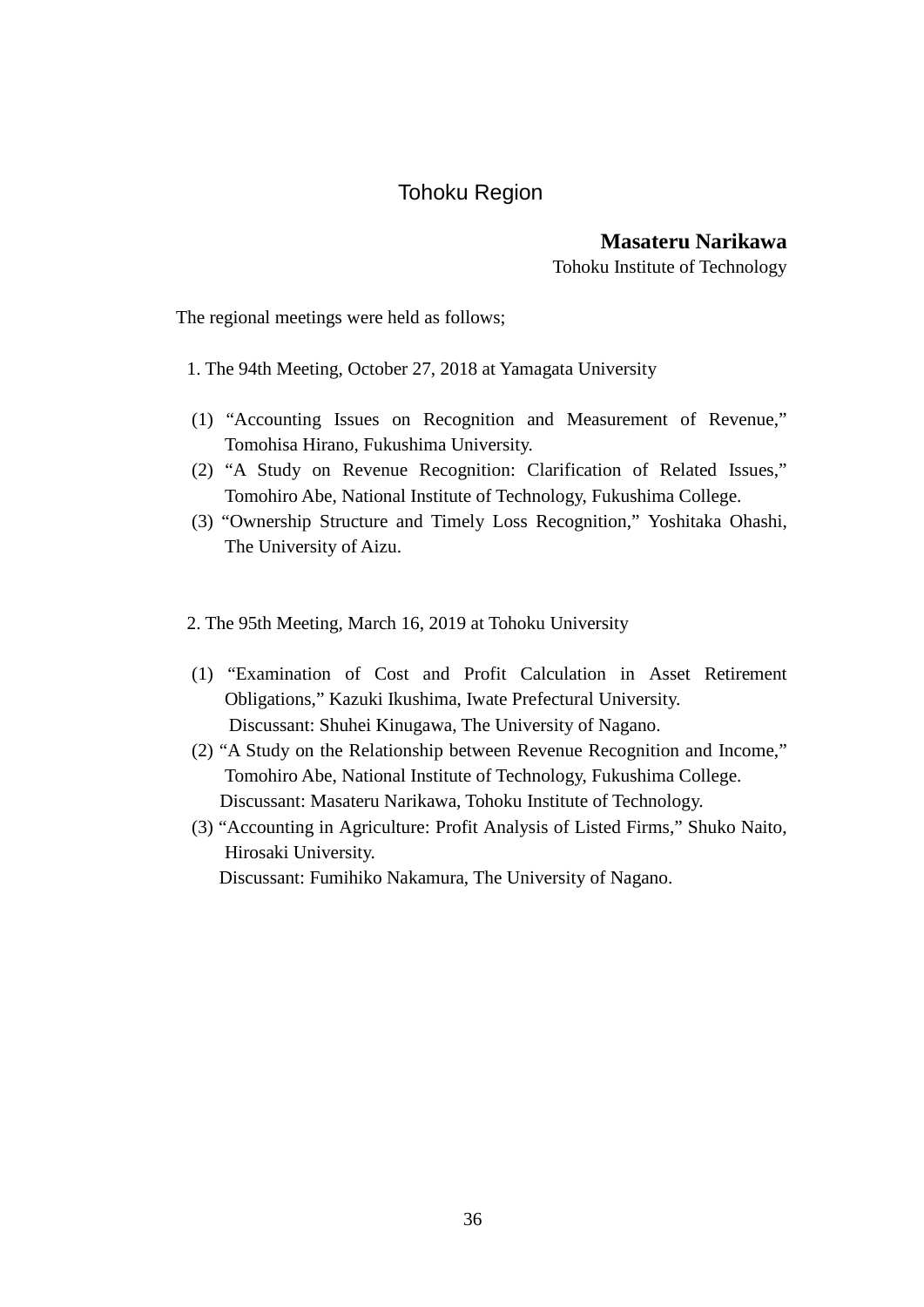## Kanto Region

**Masato Kikuya** Hosei University

The 66th Kanto regional meeting was held at Hosei University, Ichigaya campus on November 17, 2018. The main theme of the meeting was "Comprehensive Examination on Accounting Standard for Revenue Recognition".

The program of the meeting was as follows.

Chairperson: Takashi Sasaki (Hitotsubashi University)

Panel Discussion:

1. Toshifumi Matsumoto (Waseda University)

"Theoretical Framework of New Accounting Standard for Revenue Recognition"

2. Katsunori Kawano (Nihon Universtiy)

"Influence of New Accounting Standard for Revenue Recognition upon

Management Accounting"

3. Toshinobu Yoda (Toyo University)

"Influence of New Accounting Standard for Revenue Recognition upon Tax Accounting"

4. Makito Kishi (Hosei University)

"Evaluation of Audit Evidence on Revenue Recognition"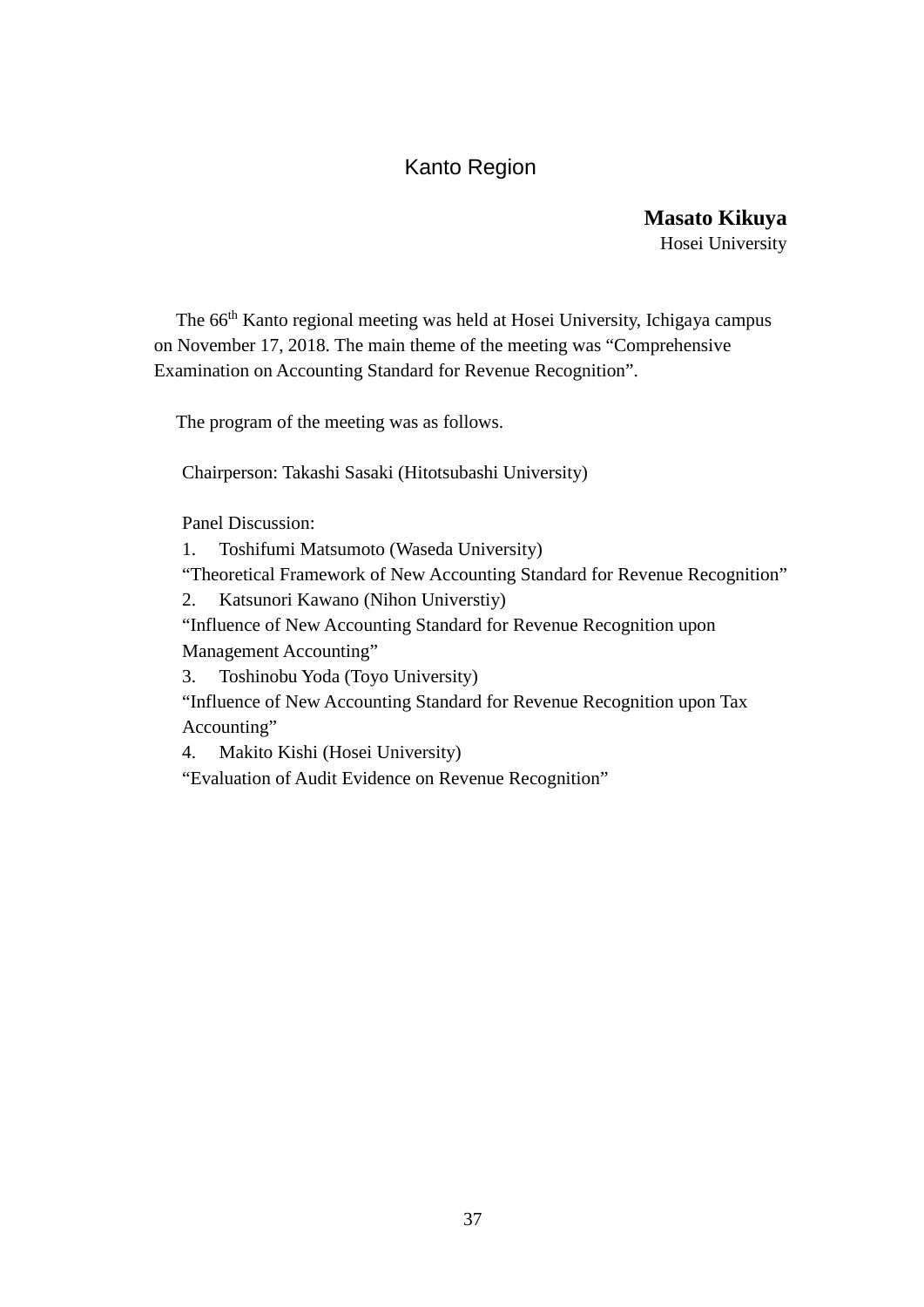## Chubu Region

## **Sadaharu Takeshima**

Kanazawa University

The regional meetings were held as follows;

- 1. The 141st Regional Meeting at Nagoya University of Foreign Studies on May 12, 2018.
- (1) "Analysis of Issues related to Accounting for Mining of Virtual Currency," Yukinori Ikeda, Aichi University. Commentator: Akihiro Noguchi, Nagoya University
- (2) "A Study on Corporate Behavior for Disaster Risk," Sinnosuke Hara, Nagoya University of Foreign Studies
- (3) "Expansion of Forward- looking Information in Financial Instruments and Related Issues of Assurance," Yasuhide Yoshida, Chukyo University.
- 2. The 142nd Regional Meeting at Kanazawa University on December 8, 2018.
- (1) "Industry Characteristics of Financial Data and These Control with Dummy Variables," Kazuhiro Manabe, Nagoya University of Foreign Studies. Commentator: Jiro Takahashi, Nagoya City University.
- (2) "Accounting for Contingent Consideration in the Japanese Accounting Standard for Business Combinations," Tomomi Hori, JICPA Tokai Association.
- (3) "Contemporary Significance of Events Theory," Sadaharu Takeshima, Kanazawa University.
- (4) "Blockchain and Accounting," Akihiro Noguchi, Nagoya University.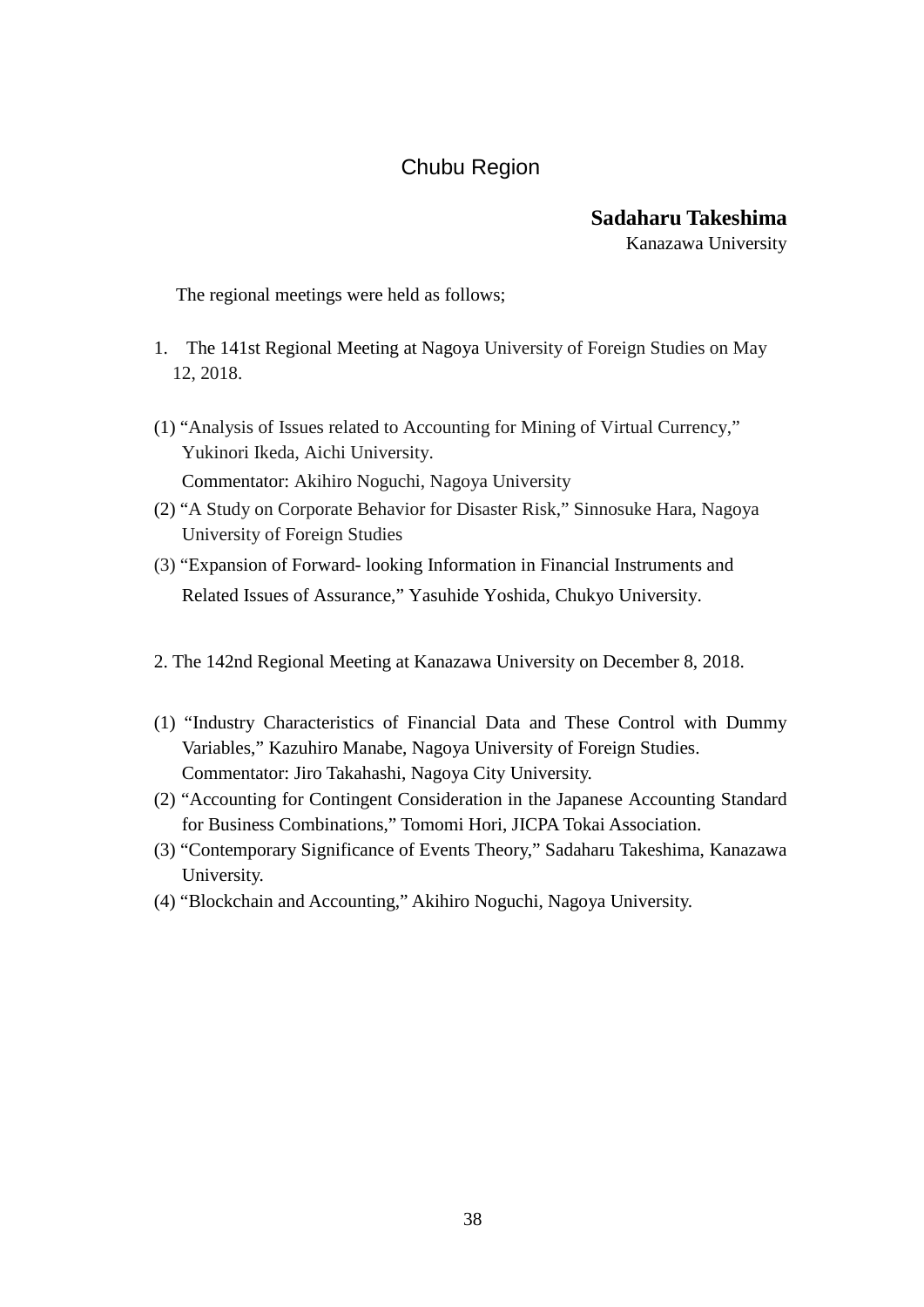## Kansai Region

**Takahito Kondo**

Kyoto Sangyo University

The 68th Kansai regional Meeting was held at Kyoto Sangyo University on 8th December 2018. The program was as follows (presentation titles are omitted).

## **CONCURRENT SESSIONS**

## **SESSION 1(A)**

Moderator: Kimikazu Ito (Konan University)

(1) Hiroshi Taki (Ritsumeikan University)

(2) Toshiya Tsuchida (University of Hyogo), Hiroaki Ishida (University of Hyogo)

## **SESSION 2(A)**

Moderator: Takaharu Kawai (Doshisha University)

(1) Mao Mukai (Kwansei Gakuin University)

(2) Shinya Matsushita (Matsuyama University), Yu Ishimitsu (Kyoto Sangyo

University), Nobuyuki Mochizuki (The Prefectural University of Kumamoto)

(3) Takeshi Nishi (Senshu University), Takahito Kondo (Kyoto Sangyo University)

## **SESSION 1(B)**

Moderator: Shota Otomasa (Kansai University)

(1) Tomohiro Shigemoto (Kagawa University)

(2) Jonghoon Kim (Hitostubashi University), Keishi Fujiyama (Kobe University), Yuya Koga (Tohoku Gakuin University)

## **SESSION 2(B)**

Moderator: Naohiro Urasaki (Kindai University)

(1) Masatoshi Kurusu (University of Marketing and Distribution Science)

(2) Takanori Hisai (St. Andrew's University)

(3) Peng Tan (Chubu University), Masako Saito (Osaka Sangyo University)

## **KEYNOTE SPEECH**

Moderator: Hisakatsu Sakurai (Kwansei Gakuin University)

Speaker: Tsunehiro Tsumori (Kyushu Institute of Information Sciences, Kyushu University Professor Emeritus)

## **PLENARY SESSION**

Chair: Kazumi Suzuki (Kobe University)

Panelists: Hiromi Wakabayashi (Konan University), Eri Kanamori (Ritsumeikan University), Masataka Ito (Kyoto Sangyo University)